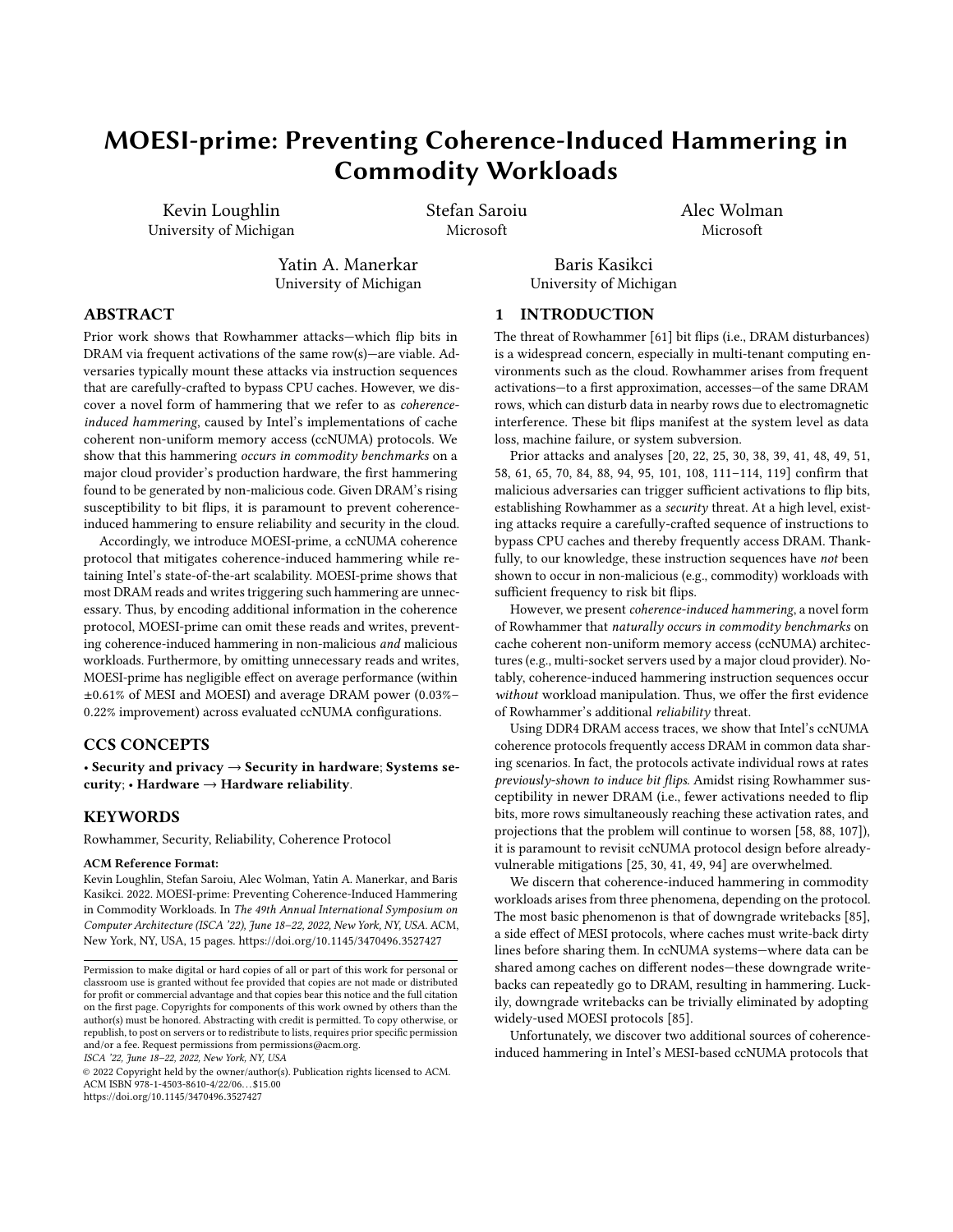are more difficult to address. First, both Intel's broadcast and memory directory protocols issue speculative reads to DRAM as performance optimizations. However, certain data sharing patterns (e.g., migratory [\[24,](#page-12-2) [110\]](#page-14-12), as occurs for lock-protected "writer-writer" data) induce repeated, mis-speculated DRAM reads of the same cache lines, triggering row activations that hammer DRAM. Second, Intel's newer memory directory protocol [\[78\]](#page-14-13) adds another source of hammering. Specifically, inadvertently-redundant writes to the in-DRAM directory—to ensure coherence correctness—frequentlyactivate the same row(s) of DRAM. As we will show, these phenomena cannot be prevented by a conventional MOESI protocol.

Accordingly, in this work, we introduce MOESI-prime: a cc-NUMA protocol that mitigates coherence-induced hammering, while retaining the use of Intel's state-of-the-art memory directory for scalability. MOESI-prime is based on the observation that misspeculated reads and redundant directory writes (the remaining sources of coherence-induced hammering in a conventional MOESI protocol) can be omitted without loss of correctness. For instance, a speculative read can be omitted without loss of correctness if it will go unused due to mis-speculation. Likewise, a memory directory write can be omitted without loss of correctness if it is known to be redundant.

We show that adding just two additional stable states (i.e., the states a cache line can be in when a transaction is not already in progress) to a baseline 5-state MOESI memory directory protocol prevents hammering memory directory writes. Our key insight is that coherence-induced hammering only arises in the presence of dirty data. Thus, for "conventional" dirty states (M and O), we additionally provide "prime" variants  $(M'$  and  $O'$ ). The prime states behave almost identically to their conventional counterparts to reduce the burden of ensuring protocol correctness [\(§5\)](#page-7-0). The lone difference is that the prime states allow caching agents to recognize scenarios in which memory directory writes are guaranteed to be redundant, enabling safe omission of these writes. Notably, MOESIprime's 7 stable states fit in 3 bits per cache line, consuming the same area as the 5 stable states of MOESI.

For hammering via mis-speculated reads, a simple change to the existing directory cache's management policy prevents offending reads—and only these reads—from being issued.

We evaluate MOESI-prime in gem5 [\[9,](#page-12-3) [73\]](#page-13-12), using a full-system configuration that models a major cloud provider's production hardware. We demonstrate that MOESI-prime prevents identified sources of coherence-induced hammering in both malicious and non-malicious workloads. Additionally, we prove that baseline MESI/MOESI protocols can be transformed into MOESI-prime protocols without loss of correctness. Finally, we show that MOESIprime's prevention of unnecessary reads and writes has negligible effect on average performance (within ±0.61% of MESI and MOESI baselines) and average DRAM power (0.03%–0.22% improvement) across PARSEC 3.0 [\[123\]](#page-14-14) and SPLASH-2x [\[117\]](#page-14-15) in 2-, 4-, and 8-node ccNUMA configurations.

In summary, we make the following contributions:

- Using DDR4 memory access traces—collected from commodity benchmarks on a major cloud provider's production hardware we discover coherence-induced hammering, the first hammering found to occur in non-malicious code.
- We identify hammering sources in Intel ccNUMA protocols.
- We design MOESI-prime, a ccNUMA protocol that prevents coherence-induced hammering, while retaining the use of Intel's state-of-the-art memory directory for scalability.
- We show that MOESI-prime is the first mitigation that simultaneously prevents coherence-induced hammering, improves average DRAM power, and negligibly affects average performance—even slightly increasing performance for many workloads.

Our implementation and evaluation infrastructure is open-source [\[72\]](#page-13-13).

## 2 BACKGROUND

## <span id="page-1-0"></span>2.1 DRAM and Rowhammer

DRAM cells encode a single bit of information via high/low voltage, and are organized in row-column banks (arrays). To access cells within a row, a memory controller first issues an activate (ACT) command, connecting the row to its bank's row buffer. To read or write at cache line-sized granularity, the controller then issues read (RD) or write (WR) commands to column offsets within the buffer.

Rowhammer [\[61\]](#page-13-0) is a circuit-level disturbance effect where frequent ACTs of the same row(s) can flip bits in *nearby* rows. For example, as only one row can occupy its bank's row buffer at a time, alternating RDs (or WRs) to aggressor rows within a bank require repeated ACTs of each aggressor. However, because of electromagnetic interference, nearby victim rows are susceptible to bit flips until they are periodically refreshed.

To combat Rowhammer, modern servers rely on error correction (ECC [\[22\]](#page-12-1)) and target row refresh (TRR [\[30\]](#page-13-2), a DRAM-internal defense that detects and refreshes select vulnerable rows ahead of schedule). Unfortunately, these mitigations are not comprehensive, as uncorrected bit flips can be induced despite ECC [\[22\]](#page-12-1) and TRR [\[25,](#page-13-1) [30,](#page-13-2) [49,](#page-13-7) [94\]](#page-14-3). Alternative mitigations yield a range of security-performance trade-offs and are not known to be deployed [\[4,](#page-12-4) [6,](#page-12-5) [7,](#page-12-6) [12,](#page-12-7) [14,](#page-12-8) [16,](#page-12-9) [29,](#page-13-14) [34,](#page-13-15) [36,](#page-13-16) [58–](#page-13-9)[61,](#page-13-0) [63,](#page-13-17) [66,](#page-13-18) [69,](#page-13-19) [71,](#page-13-20) [77,](#page-14-16) [91,](#page-14-17) [105,](#page-14-18) [114,](#page-14-8) [115,](#page-14-19) [118,](#page-14-20) [121,](#page-14-21) [122\]](#page-14-22).

#### 2.2 ccNUMA Architectures

Cloud providers deploy large quantities of cores and DRAM per server for cost effectiveness and ease of management. Accordingly, modern servers are often architected as non-uniform memory access (NUMA) for performance and scalability. A set of cores (e.g., a socket, cluster-on-die [\[44\]](#page-13-21), or core complex/chiplet [\[102\]](#page-14-23)) comprises a processing node, which is associated with a local (near) memory pool that is faster to access than remote (far) memory. Each physical address in the system maps to a local "home" node. Thus, NUMA can provide lower latencies to workloads using local memory, and reduce memory traffic interference among independent tasks on different nodes.

Today's NUMA servers are typically cache coherent (ccNUMA) i.e., hardware enforces coherence across nodes. Specifically, each line maps to one home agent (located at the line's home node), which enforces the line's coherence.

Thus, ccNUMA systems offer a programmer-friendly coherent memory model across nodes, and scheduling flexibility via more cores and memory on one machine. While scheduling workloads across nodes can hurt performance [\[11,](#page-12-10) [100\]](#page-14-24), cloud providers and customers benefit from the ability to (1) execute and easily manage workloads needing more resources than there are on a node, and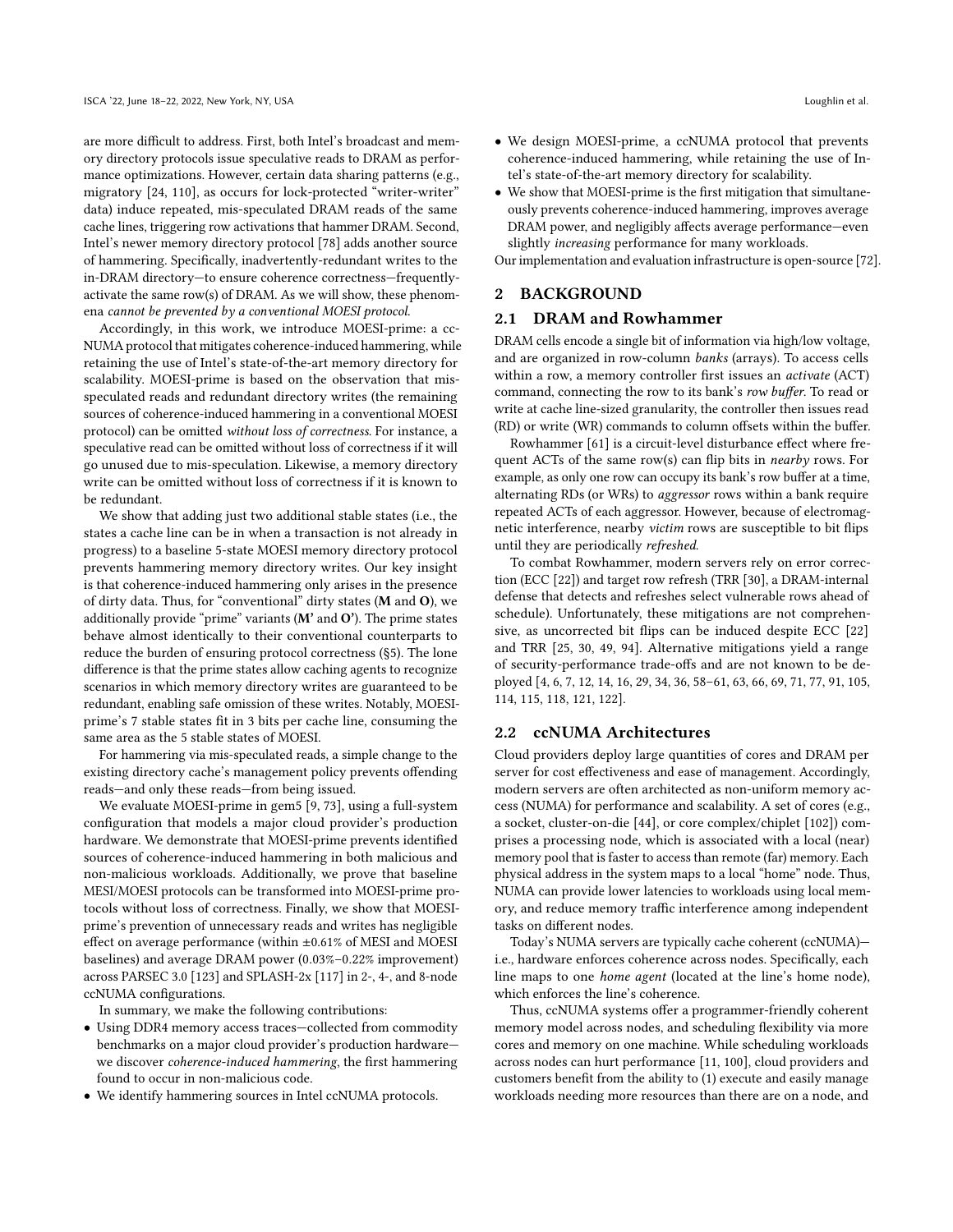(2) run smaller workloads in "pigeonhole" scheduling cases (e.g., sufficient cores and memory are only available if split across nodes).

#### <span id="page-2-1"></span>2.3 Coherence Protocols

Commodity coherence protocols enforce a single-writer, multiplereader invariant, where for a valid cached line, either (a) one core has exclusive write permission, or (b) one or more cores have readonly access. The invariant is typically enforced by write-invalidate on servers, where a core invalidates all other line copies before writing (to obtain exclusive access).

Coherence States. Coherence protocols are described in terms of their stable states, the states a line may be in when a transaction on the line is not in progress. During transactions, lines are in transient (i.e., busy) states. Stable states typically encode line validity, read/write permission, and dirty status (i.e., whether a line must be written back). For instance, a basic MSI protocol offers 3 stable states: Modified (dirty+writable), Shared (clean+read-only), and Invalid (invalid).

A MESI protocol—variants of which are used by modern Intel servers [\[42\]](#page-13-22)—adds the Exclusive state as an optimization, where E encodes clean+writable. The extra E state avoids the need to obtain write permission after fetching private data (i.e., data only cached on a single core), reducing coherence traffic.

A MOESI protocol—used by modern AMD servers [\[23\]](#page-12-11)—also adds the Owned state, where O encodes dirty+read-only. The potential benefit of using MOESI over MESI is the elimination of downgrade writeback traffic [\[85\]](#page-14-11), incurred in MESI when a line in M is shared for reading with another cache. While the performance and energy difference between MOESI and MESI can be negligible [\[74\]](#page-13-23), we discuss how MOESI's elimination of downgrade writebacks is critical in preventing a source of coherence-induced hammering in [§3.2.](#page-3-0)

Directory/Broadcast. In addition to their stable states, coherence protocols can be classified as directory or broadcast (i.e., directory-less). Upon a private cache miss in a directory protocol, the requesting core looks up a cache line in a shared directory to determine the line's location and coherence state; the directory sends "directed snoops" to fetch a line from the appropriate cache as necessary to maintain coherence.

In broadcast protocols, no directory exists, and the requesting core instead broadcasts its request upon a miss to all other caches to check for the line (i.e., "broadcasted snoops"). While broadcast protocols yield simpler hardware, directory protocols scale better due to reduced coherence traffic (i.e., snoops are often directed to one cache, as opposed to broadcasted).

ccNUMA Considerations. The primary difference between ccNUMA and single-node protocols is that ccNUMA maintains coherence across multiple nodes. Upon an LLC miss, a broadcast ccNUMA protocol must send snoops to all other nodes, in case the line is dirty. A directory ccNUMA protocol can instead consult a multi-node directory, whose state determines whether snoop(s) must be issued (e.g., if the line is dirty). Given the premium placed on inter-node (e.g., QPI/UPI [\[42,](#page-13-22) [83\]](#page-14-25)) bandwidth, both Intel and AMD have opted to reduce snoop traffic by defaulting to directory ccNUMA protocols since at least 2017 [\[23,](#page-12-11) [47,](#page-13-24) [64,](#page-13-25) [78\]](#page-14-13).

In a directory ccNUMA protocol, home agents can track the local state of their lines via a single-node directory that Intel calls

<span id="page-2-0"></span>

Figure 1: A simplified Intel Skylake ccNUMA system. Each line maps to a home agent that maintains coherence across nodes using distributed state. Local state is stored in the LLC+local directory (snoop filter). Remote state is stored in a line's memory directory bits. Select remote state is also stored in an on-die directory cache (HitME [\[80\]](#page-14-26)) to reduce snoop latency.

the snoop filter [\[79,](#page-14-27) [120\]](#page-14-28). However, the agents need additional mechanisms to track the remote state of lines. Thus, in the Intel hardware investigated in this work, a ccNUMA directory is provided in DRAM ("below" individual nodes), akin to how the snoop filter is located "below" private caches.

As shown in [Fig. 1,](#page-2-0) Intel repurposes 2/64 bits available in DDR4 DRAM for each line's ECC as memory directory bits, such that the bits are retrieved for "free" when the line is fetched. The bits can encode three coherence states [\[80\]](#page-14-26): snoop-All means the line is potentially dirty on a remote node, requiring a snoop for both read and write requests; remote-Shared means the line is potentially present (but clean) on remote node(s), only requiring the copies to be invalidated upon write requests; remote-Invalid means the line is not remotely-cached.

A line's memory directory state may become stale (e.g., an A line is not guaranteed to be dirty—or even present—on a remote node) provided that coherence is maintained. For instance, a stale A entry preserves correctness (albeit conservatively), simply incurring unnecessary snoops before ultimately servicing the line from the local node or DRAM.

While snoops can be omitted for lines in S and I, lines in A require snoops, which incur high latency if a memory directory read is needed. This latency is problematic when inter-node sharing frequently incurs this penalty (e.g., migratory sharing, "repeated writer-writer", of lock-protected data [\[24,](#page-12-2) [110\]](#page-14-12)).

To avoid this repeated penalty, each home agent uses an on-die memory directory cache [\[80,](#page-14-26) [82\]](#page-14-29) (henceforth referred to simply as a directory cache) for a subset of its lines in A. A directory cache hit implies the line must be snooped, obviating the need to read directory state from DRAM. Directory cache entries contain a bit for each node, indicating which node must be snooped, and are allocated upon cache-to-cache transfers to a remote writer. Thus, only entries for migratory (i.e., snoop-critical) lines occupy limited on-die area.

#### <span id="page-2-2"></span>3 COHERENCE-INDUCED HAMMERING

In this section, we describe how we discovered sources of coherenceinduced hammering in Intel's ccNUMA protocols. These phenomena are the first examples known to cause commodity workloads to exhibit dangerously-high row ACT rates. We consider a row's ACT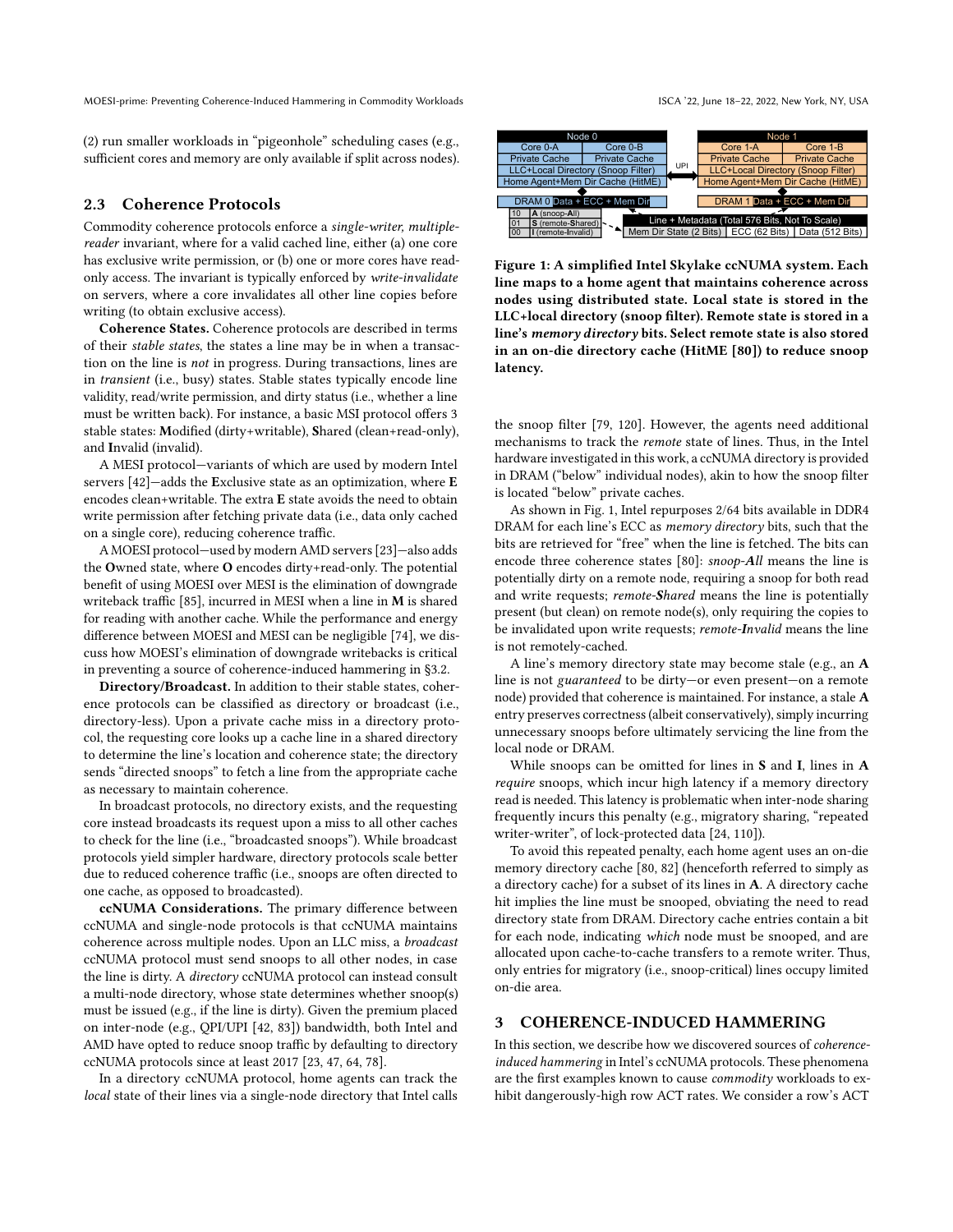rate to be dangerous when it surpasses its maximum activate count (MAC)—the industry-standard metric for Rowhammer susceptibility. The MAC is the maximum number of ACTs to a set of aggressor rows within a refresh window (64 ms in DDR4 [\[50\]](#page-13-26)) before any bits may flip in victim row(s). Recent work [\[21,](#page-12-12) [58,](#page-13-9) [107\]](#page-14-10) shows that MACs are falling in newer DRAM, with current MACs as low as 20,000. The studies use an alternative metric called HammerCount (HC); these HCs corresponds to half the MAC, given that they are calculated using two aggressor rows to target each victim.

#### <span id="page-3-2"></span>3.1 Introduction and Methodology

We initially observed hammering in commodity workloads while conducting a study of DDR4 memory access patterns in internal cloud workload benchmarks, used by a major cloud provider. Prior to this study, only intentional Rowhammer attacks had been shown to surpass a DRAM module's MAC, meaning only carefully-crafted (malicious) code was known to risk bit flips.

Our experimental hardware consists of (1) a dual-socket (i.e., ccNUMA) Intel Skylake server configuration deployed by the cloud provider (2400 MHz, DDR4, 2Rx4 DIMMs with Chipkill [\[26\]](#page-13-27) ECC), and (2) a DDR4 bus analyzer. The bus analyzer records timestampedtraces of DDR4 commands (e.g., ACT, RD, WR) and destination DDR4 logical addresses (e.g., bank, row, column) sent from a memory controller to a DIMM. The analyzer records up to 512 million commands, meaning different programs can be recorded for different amounts of time due to varying amounts of DRAM traffic.

We run Ubuntu Linux 20.04 with KVM [\[62\]](#page-13-28) as our host OS, conducting experiments outside of production to protect customer privacy. Commodity benchmarks are executed in guest VMs, also running Ubuntu 20.04. Unless otherwise noted, all BIOS settings are the cloud provider's defaults.

For brevity, we provide evidence of hammering in two different cloud workloads (memcached [\[52\]](#page-13-29) and terasort [\[87\]](#page-14-30)), based on internal benchmarks used by the cloud provider. We show that PAR-SEC 3.0 [\[123\]](#page-14-14) and SPLASH-2x [\[117\]](#page-14-15) benchmarks exhibit similar behavior in [§6.](#page-9-0)

For memcached and terasort, we record at least 10 seconds of execution per trace, given bus analyzer storage limits. We calculate the maximum number of ACTs to a single row within any 64 ms refresh window across all traces, and compare this number to modern MACs to assess Rowhammer risk. We measure ACT rates because they provide a relatively-stable metric to reason about Rowhammer across a fleet of servers. In contrast, different DIMMs' susceptibilities to bit flips vary by DRAM vendor, generation, process node variation, TRR implementation, and other factors.

To our surprise, both cloud workloads experience over 20,000 ACTs to a single row within 64 ms (nearly 40,000 for terasort), surpassing modern MACs and therefore risking bit flips. Furthermore, these ACT rates are almost certainly under-estimates, given that we can only record traffic to 1 DIMM out of the many DIMMs used by a workload in a production machine.

#### <span id="page-3-0"></span>3.2 Source #1: Downgrade Writebacks

To determine the root cause(s) of hammering in commodity workloads, we conducted further analysis of the DDR4 access traces. We

<span id="page-3-1"></span>

|                  |   | <b>MOESI</b>              | MESI           |  |                           |  |  |  |
|------------------|---|---------------------------|----------------|--|---------------------------|--|--|--|
| Event            |   | <b>Shared Memory Copy</b> | C <sub>0</sub> |  | <b>Shared Memory Copy</b> |  |  |  |
| <b>CO</b> writes | м | Stale (C0 has dirty copy) | М              |  | Stale (C0 has dirty copy) |  |  |  |
| IC1 reads        |   | Stale (C0 has dirty copy) |                |  | Up-to-Date (written back) |  |  |  |
|                  |   |                           |                |  |                           |  |  |  |

Figure 2: Dirty sharing in MOESI (left) versus a downgrade writeback in MESI (right). MESI's lack of O (dirty+read-only) means dirty lines must be written back (cleaned) to be shared.

noticed that in the maximally-activated (hottest) rows, frequentlyaccessed cache lines often experienced more DRAM writes than reads. This observation was puzzling, as conventional wisdom indicates commodity workloads should almost always yield more DRAM reads than writes.

More specifically, (1) read-only (always clean) data traditionally only requires reads (i.e., no subsequent writebacks), and (2) writes to a word-sized segment (e.g., 8 bytes) in a 64-byte line require a preceding line read to preserve the non-modified portion of the line (unless it is known the entire line will be modified). If a clean line only produces a read, and a dirty line generally produces a read and a write, one would expect to observe more reads than writes.

However, there is a confounding factor in ccNUMA systems: DRAM, not the LLC as in single-node systems, is the point of coherence (i.e., the first level of the memory hierarchy shared among all cores). Thus, coherence traffic that traditionally goes to the LLC in a single node system may now go to DRAM, altering the "conventional" read-write ratio.

One known source of coherence writes are downgrade writebacks [\[85\]](#page-14-11), incurred in MESI-based protocols (i.e., Intel server protocols [\[37,](#page-13-30) [53\]](#page-13-31)). At a high level, the writeback occurs when a dirty line is shared with another cache, such as producer-consumer sharing [\[19\]](#page-12-13) (repeated writer-reader).

For instance, in [Fig. 2,](#page-3-1) core C0 has a dirty copy of a line, and core C1 requests a read-only copy. Given the single-writer, multiplereader invariant [\(§2.3\)](#page-2-1), lines valid in multiple cores' caches must be read-only, meaning  $C0$  must transition from M (dirty+writable) to a read-only state to share the line.

While a conventional MOESI protocol (left) allows the responder C0 to transition  $M \rightarrow O$  (where O encodes dirty+read-only), MESI's sole read-only state is S (clean+read-only). Thus, MESI (right) instead incurs a *downgrade writeback*, such that C0's and C1's copies of the line become clean (S) to satisfy protocol requirements.

To test the theory of hammering via ccNUMA downgrade writebacks, we pinned our workloads to a single node—so that downgrade writebacks would go to the node's LLC, not DRAM—and recorded new traces. As shown in [Fig. 3\(](#page-4-0)a), the ACTs observed for the cloud workloads (along with micro-benchmarks discussed shortly) drastically dropped, from 21,917 to 6,349 (memcached) and 39,031 to 8,369 (terasort). Furthermore, we observed more reads than writes for cache lines within the hot rows, as conventionally expected. This provided strong evidence that downgrade writebacks were causing frequent DRAM writes and preceding ACTs.

To confirm this evidence, we wrote a micro-benchmark (prodcons) designed to generate coherence-induced hammering via downgrade writebacks. More specifically, the benchmark schedules two threads: a producer and a consumer. The producer repeatedly writes to two different cache lines at physical addresses  $A$  and  $B$  in an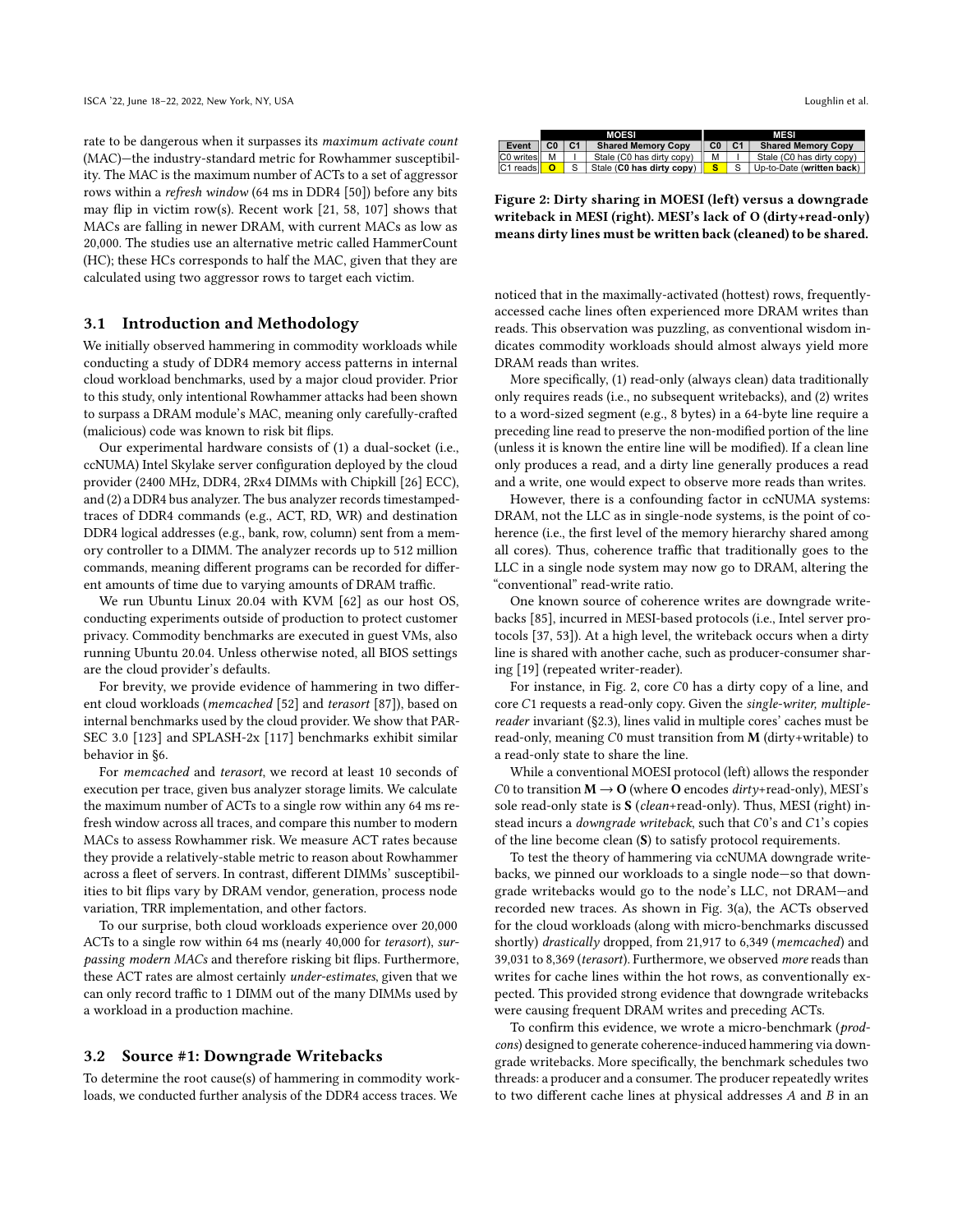<span id="page-4-0"></span>

Figure 3: Activation (ACT) rates on a major cloud provider's production hardware for (a) commodity benchmarks and (b) worst-case micro-benchmarks. In both cases, dirty sharing across NUMA nodes yields ACTs in excess of current Rowhammer thresholds (MACs).

alternating fashion, while the consumer repeatedly reads these lines in an alternating fashion. When the consumer reads the producer's M copies, a downgrade writeback should occur per MESI requirements.

Notably, we select physical addresses  $A$  and  $B$  such that they map to different rows within the same bank of DRAM. Thus, alternating downgrade writebacks of the lines necessitate repeated ACTs due to row buffer contention [\(§2.1\)](#page-1-0). We again ran the experiment in two configurations: (1) with the threads pinned to separate NUMA nodes, where downgrade writebacks go to DRAM, and (2) with both threads pinned to a single node, where downgrade writebacks go to the node's LLC.

Echoing the cloud workload data, [Fig. 3\(](#page-4-0)b) shows that the multinode execution of prod-cons produces "hammer-level" rates of ACTs (over 250,000 ACTs in 64 ms to a single row,  $> 10 \times$  modern MACs), while the single-node execution does not hammer (just 129 ACTs in 64 ms). The multi-node experiment is therefore indicative of "worst-case" behavior for ccNUMA downgrade writebacks.

After confirming clean sharing (i.e., read-only, and thus free of downgrade writebacks) did not yield hammering in either configuration, we concluded that downgrade writebacks are a source of coherence-induced hammering.

Thus, workloads exhibiting producer-consumer sharing can inadvertently yield coherence-induced hammering on Intel ccNUMA servers. Adversaries can also intentionally hammer by using this common sharing pattern across NUMA nodes—without previouslyexploited primitives like cache line flushes, eviction sets, or DMAs.

#### <span id="page-4-1"></span>3.3 Source #2: Memory Directory Writes

To determine if downgrade writebacks are the only source of coherence-induced hammering on Intel ccNUMA servers, we wrote a second micro-benchmark designed to (1) still generate dirty sharing between cores, but (2) not incur downgrade writebacks. Intuitively, if downgrade writebacks were the only hammering source, then our benchmark would not hammer.

Our second micro-benchmark—migra—is similar to the previous, except both threads write to the line (i.e., migratory shar-

ing [\[24,](#page-12-2) [110\]](#page-14-12), or "repeated writer-writer"). Because Intel's MESIbased protocol requires a downgrade writeback upon a Get-Shared (read-only) request for a line in M, we avoid downgrade writebacks by only sending Get-eXclusive (read-write) requests between the cores (via stores).

More specifically, if core  $c_1$  has a line in **M**—and core  $c_2$  issues a Get-X for the line—core  $c_1$  sends its copy to  $c_2$  and transitions M  $\rightarrow$  I. Thus,  $c_2$  receives the line in M (for its own writing) without a writeback. Notably, the behavior of this sharing pattern is identical in conventional MESI and MOESI protocols (given the S/O states are not used). Thus, our experiment offers insight both on how the existing Intel protocol behaves and an otherwise-identical MOESI protocol would behave. Our simulations comparing MESI and MOESI implementations in [§6](#page-9-0) confirm this reasoning.

As with prod-cons, we run migra with the threads scheduled on different nodes and on the same node. We refer to migra executed atop the default memory directory ccNUMA protocol as migra (dir), in order to differentiate from a separate execution discussed shortly. [Fig. 3\(](#page-4-0)b) shows that the multi-node experiment still hammers (165,233 ACTs). Furthermore, we find the contended cache lines again experience more writes than reads in DRAM. In contrast, and as expected, the single-node experiment does not hammer.

We discovered that others had also reported unusually-high DRAM writes on Intel Skylake servers [\[46\]](#page-13-32), and suspected memory directory [\(§2.3\)](#page-2-1) writes as the cause. In particular, remote requests for a local cache line may require a DRAM write to track remote copies via memory directory state [\[78,](#page-14-13) [79\]](#page-14-27) (e.g., remote-Invalid  $\rightarrow$ snoop-All), incurring extra writes. Furthermore, because the on-die directory cache for select A lines uses write-on-allocate [\[80\]](#page-14-26) (akin to write-through), even directory cache allocations immediately incur DRAM writes.

We reran our migratory sharing micro-benchmark with the default memory directory protocol disabled in the BIOS—reverting to a broadcast ccNUMA protocol to execute migra (broad)—to isolate memory directory writes as the culprit. We found that the writebased hammering was eliminated when executing migra (broad) across NUMA nodes. We therefore conclude that memory directory writes are another source of coherence-induced hammering in Intel's and an otherwise-identical MOESI memory directory protocol during dirty sharing.

#### <span id="page-4-2"></span>3.4 Source #3: Speculative Reads

While we no longer observed write-based hammering, we instead observed read-based hammering caused by the same lines in migra (broad)—421,360 ACTs in [Fig. 3\(](#page-4-0)b). In fact, we consistently noticed repeated reads of the contended lines in migra (dir) as well, albeit two orders-of-magnitude fewer than migra (broad). This hammering was again eliminated when pinning the workload to a single node, indicating a third source of coherence-induced hammering.

Suspecting hardware prefetching as the source of hammering reads, we disabled all prefetchers listed in the BIOS, but still observed repeated reads of the lines. Thankfully, prior work [\[46,](#page-13-32) [78\]](#page-14-13) notes an additional source of DRAM reads in broadcast protocols: speculative reads by the home agent.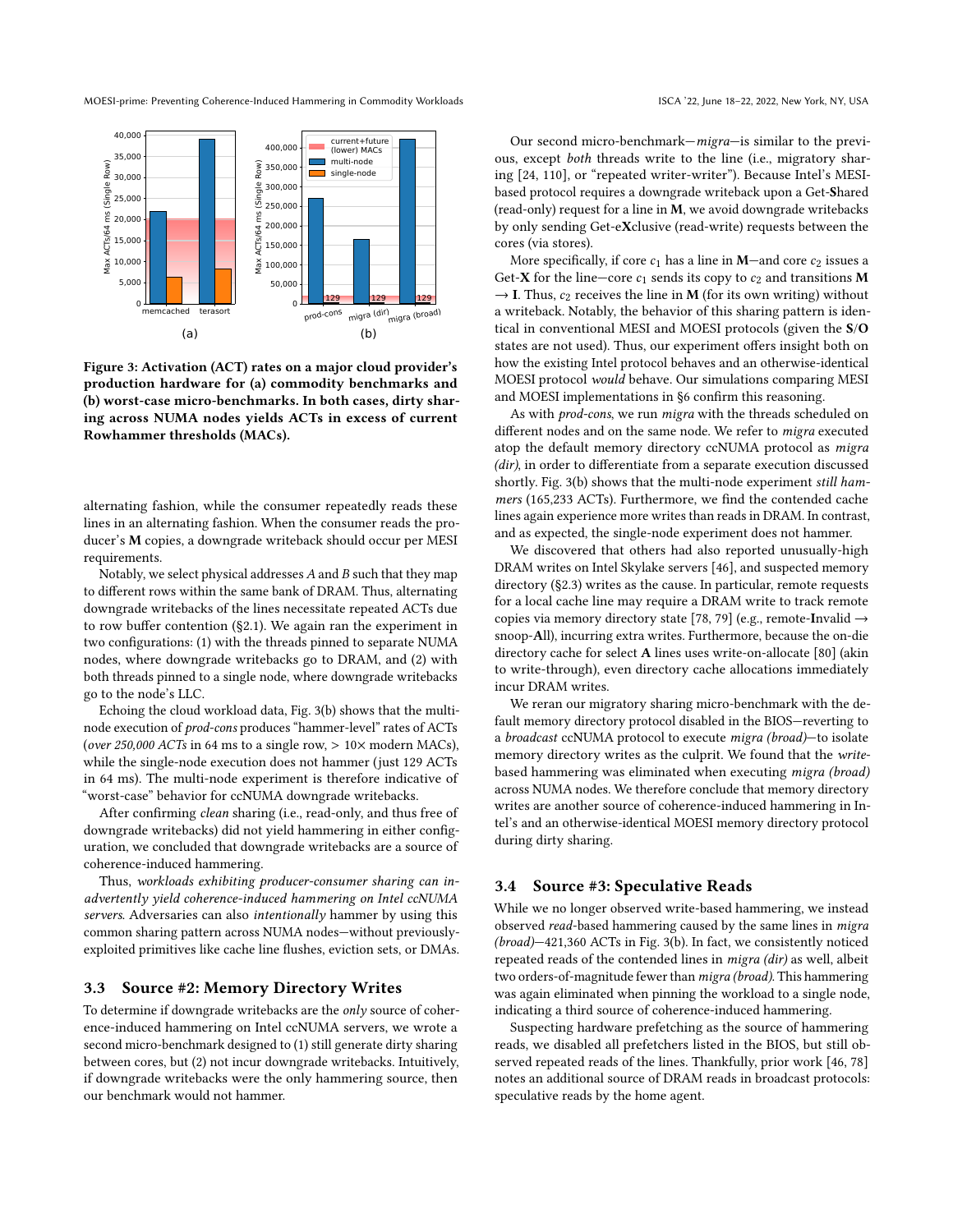Namely, upon an LLC miss, broadcast protocols tend to do two operations in parallel as a performance optimization: (1) broadcast snoops to other nodes, and (2) speculatively read from DRAM jump-starting the read that becomes necessary if the snoops fail. Therefore, because migratory sharing among NUMA nodes induces frequent LLC misses for the shared line(s), we believe the corresponding mis-speculated (unused) DRAM reads form a source of coherence-induced hammering.

In particular, during migratory sharing, the line is often (and during our stores-only micro-benchmark, essentially always) in M on one of the nodes, meaning no valid copies exist on other nodes. Thus, if node  $n_1$  holds the line in M, and a core on node  $n_2$ requests a copy, the request incurs an LLC miss. Subsequently, the home agent issues, in parallel, (1) snoops to the other nodes, one of which will return  $n_1$ 's dirty copy of the line, and (2) a speculative DRAM read, which will go unused due to the successful snoop response from  $n_1$ . As the sharing pattern repeats, so too do the mis-speculated (unused) DRAM reads, yielding coherence-induced hammering.

To explain the reduced—but nonetheless repeated—number of reads when using the default directory protocol, recall that directory cache hits obviate the need for DRAM reads of migratory lines, since they indicate the line must be snooped [\(§2.3\)](#page-2-1). Thus, we infer that the remaining reads appear to indicate directory cache misses. Because our micro-benchmark only migrates two lines between the nodes, we find it unlikely that the misses arise from set conflicts in the directory cache (i.e., conflict misses).

Instead, we believe a phenomenon similar to a documented [\[23\]](#page-12-11) behavior in AMD's MOESI directory protocol is occurring. In particular, when a remote request arrives at the home agent, AMD issues speculative DRAM reads in parallel to local LLC lookups to reduce latency. While Intel's directory cache can prevent these speculative DRAM reads, their patent [\[80\]](#page-14-26) indicates entries are de-allocated when the local node requests a copy of the line (since, under MESI, the remote will no longer be dirty after responding to the request, obviating the performance benefit of a directory cache entry).

Thus, if a remote request for the line arrives at the home agent after de-allocation, a directory cache miss occurs. At this time, we believe a DRAM read and (local) snoop occur in parallel, just as in AMD's MOESI directory protocol and Intel's MESI broadcast protocol. This explains the remaining hammering DRAM line reads in our directory traces. Therefore, we conclude that coherenceinduced speculative DRAM reads can occur in commodity broadcast and directory ccNUMA protocols, irrespective of the use of MESI or MOESI.

## 3.5 Why This Hammering is Problematic

Commodity workloads producing ACT rates known to induce bit flips [\[21,](#page-12-12) [58\]](#page-13-9) is a significant cause for concern among cloud providers for several reasons. First, recent studies of data center reliability (e.g., Facebook [\[28\]](#page-13-33) and Google [\[43\]](#page-13-34)) have found increasing rates of silent data corruption. Given data corruption is a symptom of Rowhammer—and the community is yet unable to attribute production occurrences to Rowhammer—cloud providers must treat Rowhammer as a potential cause and take appropriate precautions. In particular, silent corruption yields arbitrary behavior, while

detected-but-uncorrected corruption yields machine check exceptions (i.e., denial-of-service). Even corrected data corruption, used as a proxy for hardware reaching end-of-life, can unnecessarily increase costs.

Second, irrespective of whether today's data corruption arises from Rowhammer, cloud providers also need to protect data in tomorrow's DRAM. Unfortunately, future DRAM is expected to be more susceptible to Rowhammer [\[58\]](#page-13-9). Specifically, given the various benefits of denser DRAM (e.g., performance), manufacturers are projected to increase density—increasing Rowhammer susceptibility in turn. This projection is supported by prior work [\[21,](#page-12-12) [58,](#page-13-9) [107\]](#page-14-10), which shows that newer, denser DRAM (1) requires fewer ACTs per row to flip bits, and (2) can experience more rows simultaneously surpassing these decreased MACs. Notably, state-of-the-art Rowhammer attacks [\[30,](#page-13-2) [41,](#page-13-5) [49,](#page-13-7) [88,](#page-14-2) [94,](#page-14-3) [114\]](#page-14-8) already exploit as few as 3 rows simultaneously surpassing MACs in order to overwhelm existing mitigations (TRR, [§2.1\)](#page-1-0) and flip bits.

Our traces therefore offer the first evidence that ccNUMA systems depend on (vulnerable) mitigations to prevent bit flips triggered by commodity workloads. Furthermore, while TRR can prevent bit flips that would be caused by the small number of simultaneous aggressors observed within a single benchmark (e.g., 1-2), cloud providers must account for numerous individual applications simultaneously hammering and thereby bypassing TRR, an increasinglylikely phenomenon given declining MACs.

Third, while state-of-the-art alternative mitigations [\[7,](#page-12-6) [77,](#page-14-16) [91,](#page-14-17) [105,](#page-14-18) [121\]](#page-14-21) can provide comprehensive protection against bit flips, their performance and area overhead rises with increasing susceptibility. While it may be acceptable to slow a malicious Rowhammer attack workload, our finding of coherence-induced hammering in commodity workloads demonstrates that non-malicious applications could additionally experience slowdowns proportional to Rowhammer susceptibility. Thus, prior work [\[58,](#page-13-9) [71\]](#page-13-20) concludes that software vendors such as cloud providers have a vested interest in exploring and mitigating the phenomena leading to high activation rates before widespread problems arise.

#### 4 DESIGN OF MOESI-PRIME

In light of modern ccNUMA protocols' susceptibility to coherenceinduced hammering, we present a novel protocol—MOESI-prime that prevents identified sources of coherence-induced hammering in both commodity and malicious workloads. Notably, MOESI-prime achieves such protection while retaining use of Intel's state-of-theart memory directory design for scalability.

MOESI-prime is designed as simple, well-defined modifications to a baseline memory directory protocol. We build atop the MOESI states, given MESI's susceptibility to hammering downgrade writebacks [\(§3.2\)](#page-3-0). We describe MOESI-prime's novel mechanisms to prevent both hammering directory writes [\(§4.1\)](#page-5-0) as well as hammering speculative reads [\(§4.2\)](#page-7-1), and discuss a safe protocol performance optimization [\(§4.3\)](#page-7-2).

#### <span id="page-5-0"></span>4.1 Preventing Hammering Directory Writes

As discerned in [§3.3,](#page-4-1) hammering directory writes occur during repeated dirty sharing across nodes (i.e., sharing with at least one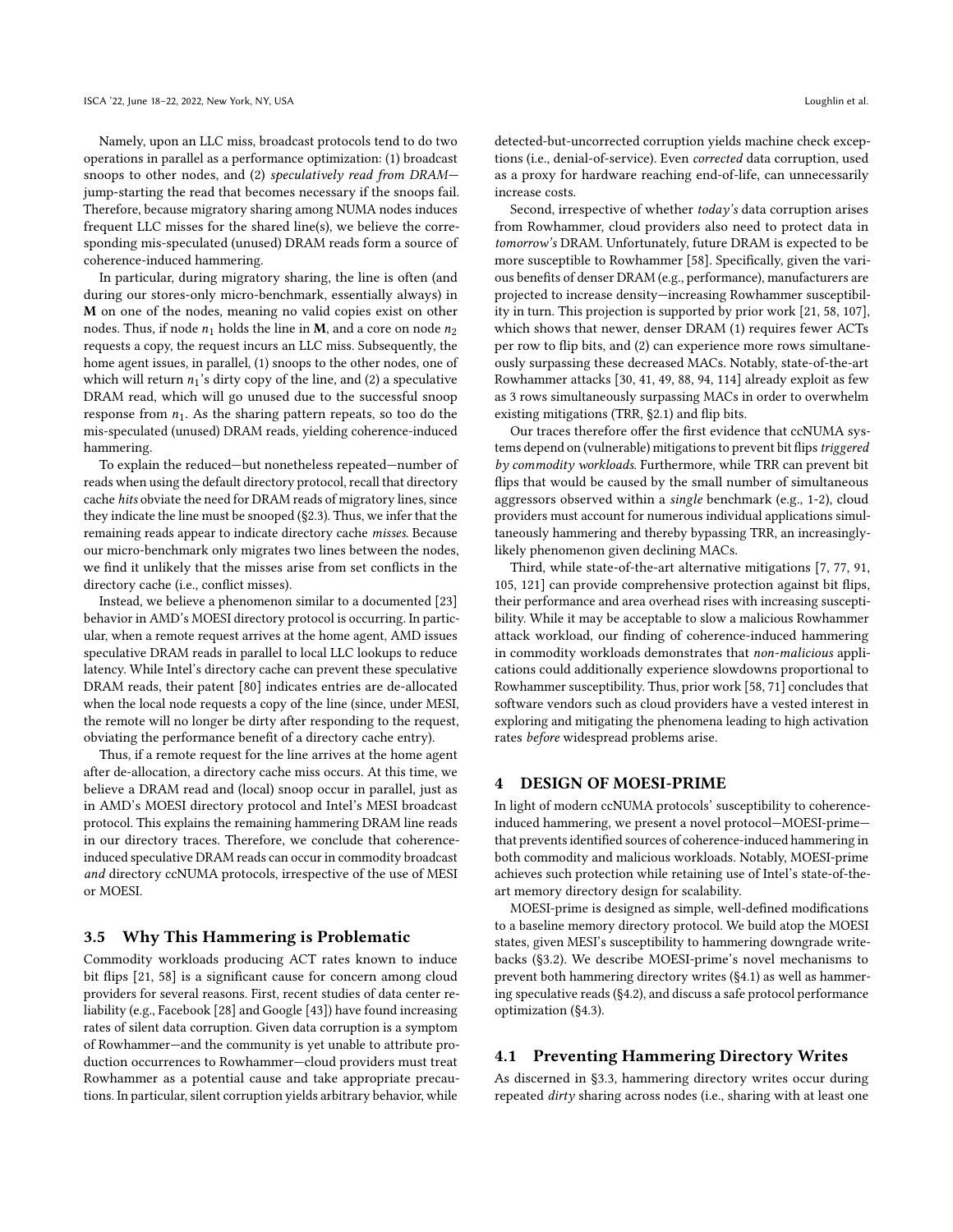<span id="page-6-0"></span>

| <b>Events</b>                                                     | Loc | <b>Rem</b> | Mem Dir Mem Wr                |           |                                 | Events                                | Loc                                 | <b>Rem</b> | Mem Dir                               | <b>Mem Wr</b>                         | <b>Events</b>       | Loc <sub>1</sub>          | Rem                                  | Mem Dir Mem Wr                       |                |
|-------------------------------------------------------------------|-----|------------|-------------------------------|-----------|---------------------------------|---------------------------------------|-------------------------------------|------------|---------------------------------------|---------------------------------------|---------------------|---------------------------|--------------------------------------|--------------------------------------|----------------|
| <b>A1</b> MESI: Migratory (Rd-Wr)                                 |     |            |                               |           | <b>MOESI: Migratory (Rd-Wr)</b> |                                       |                                     |            |                                       | <b>MOESI-prime: Migratory (Rd-Wr)</b> |                     |                           |                                      |                                      |                |
|                                                                   |     | м          | А                             |           |                                 |                                       |                                     | м          |                                       |                                       |                     |                           | M'                                   |                                      |                |
| Loc-rd                                                            |     | S          | S                             | Yes:      |                                 | _oc-rd                                | O                                   | S          | A (stale)                             | No.                                   | Loc-rd              | O                         |                                      | A                                    | No.            |
| Loc-wr                                                            | м   |            | S (stale)                     | <b>No</b> |                                 | Loc-wr                                | M                                   |            | A (stale)                             | No                                    | Loc-wr              | M                         |                                      | A (stale)                            | <b>No</b>      |
| Rem-rd                                                            |     | S          |                               | Yes       |                                 | Rem-rd                                | O                                   | S          | A (stale)                             | No                                    | Rem-rd              | $\mathbf{O}^{\mathsf{s}}$ | S                                    | A (stale)                            | No             |
| Nem-wr⊾                                                           |     | м          |                               | Yes       |                                 | sRem-wr                               |                                     | М          |                                       | Yes                                   | <b>∖</b> Rem-wr     |                           | M                                    |                                      | <b>No</b>      |
| A2 MESI: Migratory (Wr-Only)<br><b>MOESI: Migratory (Wr-Only)</b> |     |            |                               |           |                                 |                                       | C2 MOESI-prime: Migratory (Wr-Only) |            |                                       |                                       |                     |                           |                                      |                                      |                |
|                                                                   |     | м          |                               |           |                                 |                                       |                                     | м          | A                                     |                                       |                     |                           | м                                    |                                      |                |
| loc-wr≱                                                           | м   |            | A (stale)                     | No.       |                                 | Loc-wr                                | M                                   |            | A (stale)                             | No.                                   | ∙ Loc-wr            | M                         |                                      | A (stale)                            | N <sub>o</sub> |
| <del>&gt;</del> Rem-wr                                            |     | M          | A                             | Yes       |                                 | <del>∍</del> Rem-wr                   |                                     | М          | A                                     | Yes                                   | <del>∍R</del> em-wr |                           | M'                                   |                                      | <b>No</b>      |
|                                                                   |     |            | A3 MESI: Prod-Cons (Rem Prod) |           |                                 |                                       |                                     |            | <b>B3 MOESI: Prod-Cons (Rem Prod)</b> |                                       |                     |                           |                                      | C3 MOESI-prime: Prod-Cons (Rem Prod) |                |
|                                                                   |     | м          | А                             |           |                                 |                                       |                                     | м          | A                                     |                                       |                     |                           | M                                    |                                      |                |
| Loc-rd ط                                                          |     | S          | S                             | Yes       |                                 | Loc-rd                                | O                                   | S          | A (stale)                             | No                                    | Loc-rd              |                           | S                                    | A (stale)                            | <b>No</b>      |
| <del>∖</del> Rem-wr                                               |     | м          |                               | Yes       |                                 | <del>∍</del> Rem-wr                   |                                     | м          |                                       | Yes                                   | <del>™</del> Rem-wr |                           | M                                    |                                      | <b>No</b>      |
| A4 MESI: Prod-Cons (Loc Prod)                                     |     |            |                               |           |                                 | <b>B4 MOESI: Prod-Cons (Loc Prod)</b> |                                     |            |                                       |                                       |                     |                           | C4 MOESI-prime: Prod-Cons (Loc Prod) |                                      |                |
|                                                                   | м   |            |                               |           |                                 |                                       | м                                   |            |                                       |                                       |                     | м                         |                                      |                                      |                |
| lem-rd⊰                                                           |     | S          | S                             | Yes       |                                 | kem-rd⊖                               | O                                   | S          | $l$ (stale)                           | <b>No</b>                             | kem-rd⊖             |                           | S                                    | (stale)                              | <b>No</b>      |
| ► Loc-wr                                                          | м   |            | S (stale)                     | No.       |                                 | <b>► Loc-wr</b>                       | M                                   |            |                                       | No.                                   | S Loc-wr            | м                         |                                      |                                      | <b>No</b>      |

Figure 4: Dirty, inter-node sharing in MESI (A1–A4), MOESI (B1–B4), and MOESI-prime (C1–C4) memory directory protocols. Hammering writes (red) are incurred during arrow-denoted cycles. MOESI and MOESI-prime prevent MESI's downgrade writebacks via the O state. MOESI-prime also prevents MOESI's redundant writes via new M' (M + mem dir in A) and O' (O + mem dir in A) states. MOESI and MOESI-prime use the "greedy local ownership" optimization introduced in [§4.3.](#page-7-2)

writer). Thus, MOESI-prime's goal is to obviate the need for directory writes during repeated dirty sharing. We compare this approach to a writeback directory cache—which would at-best reduce the frequency of these (as we will show, unnecessary) writes in [§7.2.](#page-11-0)

Given a local node and one or more remote nodes, we consider dirty sharing between a local and remote node, as well as between two remotes and among more than two nodes.

4.1.1 Local-Remote Sharing. There are two basic forms of repeated dirty sharing: migratory [\[24,](#page-12-2) [110\]](#page-14-12) (writer-writer) and producerconsumer [\[19\]](#page-12-13) (writer-reader). Each pattern can be divided into two subcategories. For migratory, there is (1) read-write (where the writers read the line before writing) and (2) write-only. For producer-consumer in ccNUMA, there is the case of a (3) remote producer versus a (4) local producer.

Thus, [Fig. 4](#page-6-0) shows how MESI (A1–A4), MOESI (B1–B4), and MOESI-prime (C1–C4) memory directory protocols behave during these scenarios. MESI hammers during all forms of dirty sharing, primarily due to downgrade writebacks that are trivially-eliminated by MOESI and MOESI-prime. We therefore mainly focus on the difference between MOESI and MOESI-prime in the remainder of this subsection.

In the unique case of producer-consumer with a local producer, remote node(s) (the consumers) never write to the line. Under MOESI (B4) and MOESI-prime (C4), once the line transitions to M upon the local node's first write, it remains dirty on the local node (M or, if shared, O) until written back.

Crucially, when remote consumer(s) read the line, the memory directory can remain unchanged (potentially stale) until the local copy is written back. This is because the home agent must check the local node for a dirty copy upon a remote request, since the memory directory only tracks remote coherence state. If a dirty copy is locally-present, the home agent will forward this copy in lieu of the stale memory copy/directory state. Thus, producer-consumer

sharing with a local producer already does not require repeated directory writes, avoiding directory write-based hammering without changes to a baseline MOESI protocol.

However, in the migratory sharing subcategories and producerconsumer (remote producer), MOESI can hammer (B1–B3). In particular, when a remote node writes to a locally-owned line, the home agent has no way of knowing if the memory directory is already in snoop-All (albeit possibly stale). Thus, the home agent must conservatively (i.e., potentially redundantly) write A to the memory directory. As the remote writer repeatedly acquires exclusive access under such sharing, the directory writes repeat, hammering DRAM.

MOESI-prime exploits the insight that these "dirty sharing" writes can be avoided if the home agent knows the memory directory is already in A. Thus, MOESI-prime provides an additional "prime" state for each MOESI dirty state (M and O) to encode this information (C1–C3). M'/O' indicate a line is in conventional M/O, and the memory directory is in A.

Intuitively, the prime  $(M'$  and  $O'$ ) states' prevention of repeated directory writes can be likened to how MOESI's O state prevents downgrade writebacks. In MOESI-prime, when a remote writer first writes to a line, the line enters  $M'$  (given it is dirty+writable on the remote node and A in the memory directory). From this point until the prime line's eventual writeback, MOESI-prime enforces two invariants: (1) the line remains prime, and (2) the memory directory is not updated.

Accordingly, the home agent knows any line in M' (or, if shared, O') is in A in the memory directory. Thus, when a remote node writes to a prime line, the home agent can omit the redundant directory write, preventing hammering.

4.1.2 Remote-Remote and > 2-Node Sharing. [Fig. 4](#page-6-0) does not depict dirty sharing between two remote nodes (only between a local and a remote), because this sharing is already free of hammering directory writes under MOESI (and hence, MOESI-prime). Specifically, when a remote  $r_1$  requests a dirty line from another remote  $r_2$ , the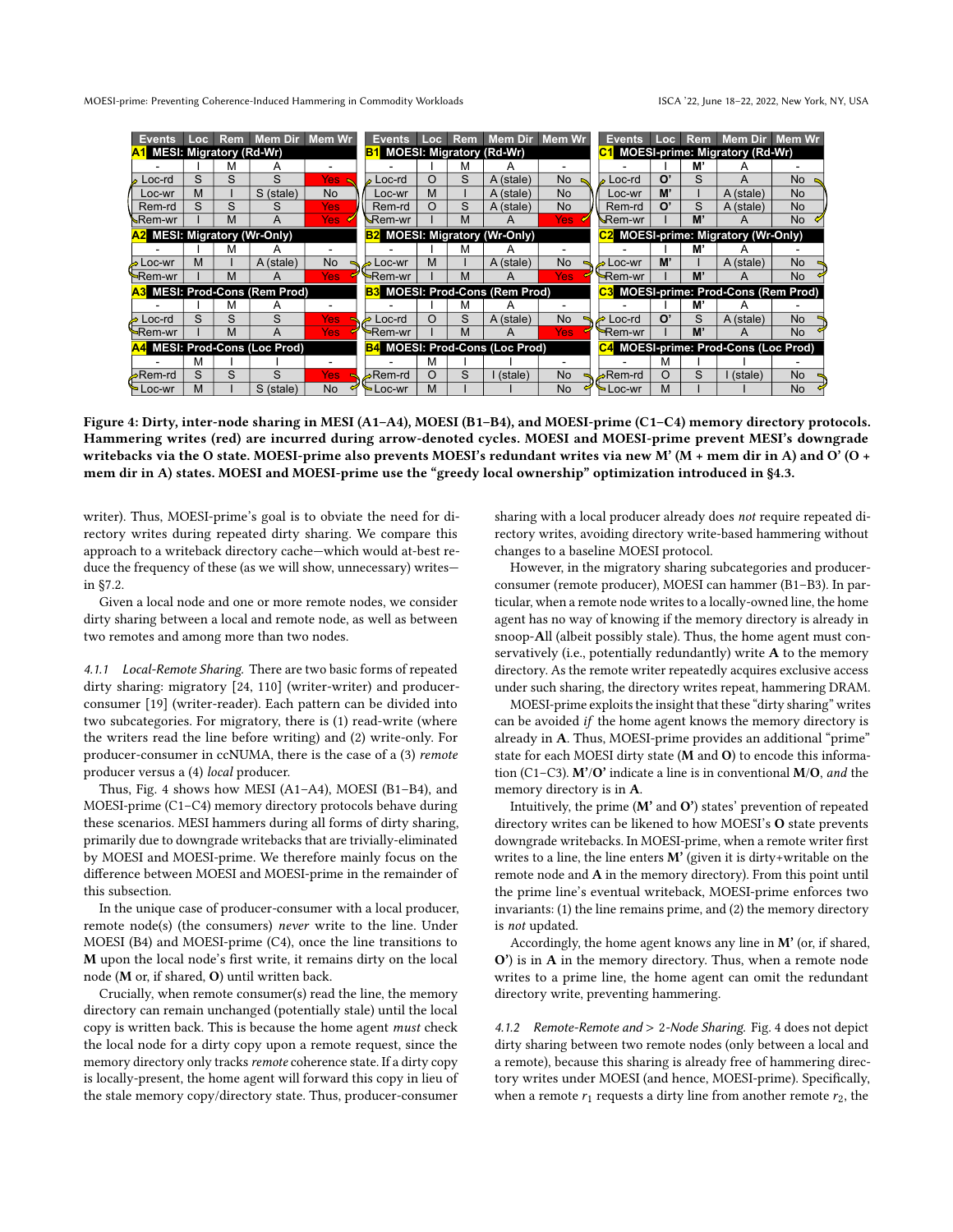home agent knows that the memory directory must (1) already be in A, and (2) remain in A until the dirty copy is written back, guaranteeing a directory write is not needed. For MESI, hammering downgrade writebacks occur regardless of which nodes share an initially-dirty line.

Additionally, [Fig. 4](#page-6-0) only shows sharing between 2 nodes. While > 2 nodes can clearly share a line, the memory directory enters A (and remains in A) so long as *any* remote holds a dirty copy. If the local node becomes the owner of the dirty copy, the directory entry can be left in A (stale), as the local dirty copy will be snooped and override the stale copy in DRAM. Thus, additional sharers do not affect MOESI-prime's ability to prevent hammering directory writes.

#### <span id="page-7-1"></span>4.2 Preventing Hammering Speculative Reads

MOESI-prime's key insights for preventing speculative hammering reads are that (1) these reads arise under the same "dirty sharing" scenarios as redundant directory writes [\(§3.4\)](#page-4-2), and (2) requests that hit in the directory cache do not result in DRAM reads. Thus, MOESI-prime's goal is to ensure that requests for contended lines almost always hit in the directory cache, whether issued by local or remote nodes.

Unlike hammering directory writes, MOESI-prime does not use additional state to prevent hammering reads. Instead, MOESI-prime makes a minor modification to the directory cache behavior described by Intel's patent [\[80\]](#page-14-26). Rather than de-allocating/not allocating a directory cache entry when a line migrates to a local writer, MOESI-prime retains/provisions an entry, now pointing to the local node. Thus, subsequent requests will hit in the directory cache, avoiding speculative DRAM reads.

While this policy yields additional contention for directory cache entries, the only lines affected are those that are either (1) cache-tocache transferred to a remote writer (such that a directory cache entry is allocated), and then transferred to a local owner, or (2) invalidated on remote node(s) by a local writer. As we will show in [§6,](#page-9-0) MOESI-prime has negligible effect on performance versus MESI and MOESI baselines, despite this modest increase in contention.

We note that even with MOESI-prime's policy, repeatedly generating set conflicts in the directory cache remains a possible way to maliciously hammer, since the conflict-induced misses could result in hammering reads. However, unlike coherence-induced hammering, we find no evidence of conflict-induced hammering in commodity workloads. Furthermore, conflict-induced hammering can be mitigated via existing mechanisms to prevent frequent set conflicts [\[13,](#page-12-14) [93,](#page-14-31) [96,](#page-14-32) [97,](#page-14-33) [104,](#page-14-34) [116\]](#page-14-35), which are complementary to MOESI-prime's protection against coherence-induced hammering.

#### <span id="page-7-2"></span>4.3 Optimization: Greedy Local Ownership

Prior work [\[3,](#page-12-15) [81\]](#page-14-36) shows that MOESI-based protocols can implement different ownership policies without loss of correctness when sharing dirty lines. The ownership policy designates whether the requesting cache or responding cache ends a transaction as the line owner. For instance, in the conventional MOESI protocol depicted in [Fig. 2](#page-3-1) [\(§2.3\)](#page-2-1), the responder (C0) retains ownership ( $M \rightarrow O$ ) while the requestor (C1) enters S. Conversely, in AMD's "Always-Migrate"

ownership policy [\[68\]](#page-13-35), the responder C0 relinquishes ownership  $(M \rightarrow S)$ , and the requestor C1 acquires ownership (enters O).

We provide the additional insight that MOESI-based protocols can optimize the ownership policy for improved ccNUMA performance. Consider that (1) an inter-node request goes to the home agent, (2) the home agent forwards the request to the owner, and (3) the owner responds to the requestor. If the owner is local (i.e., on the home agent's node), a NUMA hop (interconnect traversal) can be avoided in step (2). Thus, there is benefit in making the local node the owner when possible.

MOESI-prime (and our MOESI baseline) accordingly incorporate a greedy local ownership policy to reduce interconnect traffic and latency, as used in [Fig. 4.](#page-6-0) This policy ensures that if a dirty line is shared for reading between a local and remote node (i.e., upon a Get-Shared request) the local node ends the transaction as the owner  $(O/O')$ , while the remote becomes a sharer  $(S)$ . Subsequent requests for the line are thus forwarded to this local owner, reducing NUMA latency and contention.

#### 4.4 Key Takeaway

MOESI-prime prevents each of the identified sources of coherenceinduced hammering: downgrade writebacks via O/O', directory writes via new M' and O' states, and speculative reads via changes to Intel's directory cache management policy. In [§6,](#page-9-0) we show that these protections prevent coherence-induced hammering across a broad range of non-malicious and malicious workloads.

## <span id="page-7-0"></span>5 PROTOCOL CORRECTNESS

In this section, we demonstrate that MOESI-prime's two key protocol extensions—the prime  $(M'$  and  $O'$ ) states and directory cache modifications—preserve coherence. We do so by showing that the addition of MOESI-prime's extensions to an initially-correct baseline memory directory protocol does not allow programs to produce previously-forbidden results.

We assume an Intel-like MESI baseline can be extended with the widely-used O state to form an otherwise-identical MOESI protocol. We thus reason about MOESI-prime in the context of a MOESI baseline. We also assume that the MOESI baseline correctly implements greedy local ownership [\(§4.3\)](#page-7-2), noting that prior work [\[3,](#page-12-15) [68,](#page-13-35) [81\]](#page-14-36) demonstrates the validity of denoting either the requestor or responder as the owner.

We additionally note that MOESI-prime's detailed set of coherence states and transitions (along with those of the baseline protocols) are provided in our open-source implementation [\[72\]](#page-13-13).

## 5.1 Correctness of M' and O' States

For this proof, we model ccNUMA systems as transition systems [\[5\]](#page-12-16) with states  $S$  and a transition relation  $T$ . Each state in  $S$  represents a state of the entire system at one point in physical time, including all coherence states and the values of every cache line and address in main memory read from or written to by program instructions. A state  $s_1$  can transition to a state  $s_2$  (i.e.,  $(s_1, s_2) \in T$ ) if a valid coherence state transition for a cache or directory in state  $s_1$  can lead to state  $s_2$ , or if the writing of a value to a cache line or directory entry can change  $s_1$  to  $s_2$ . We define a *trace* (i.e., an execution) of a transition system  $(S, T)$  as a sequence  $s_0 s_1 s_2 s_3... s_n$  where  $s_0 \in S$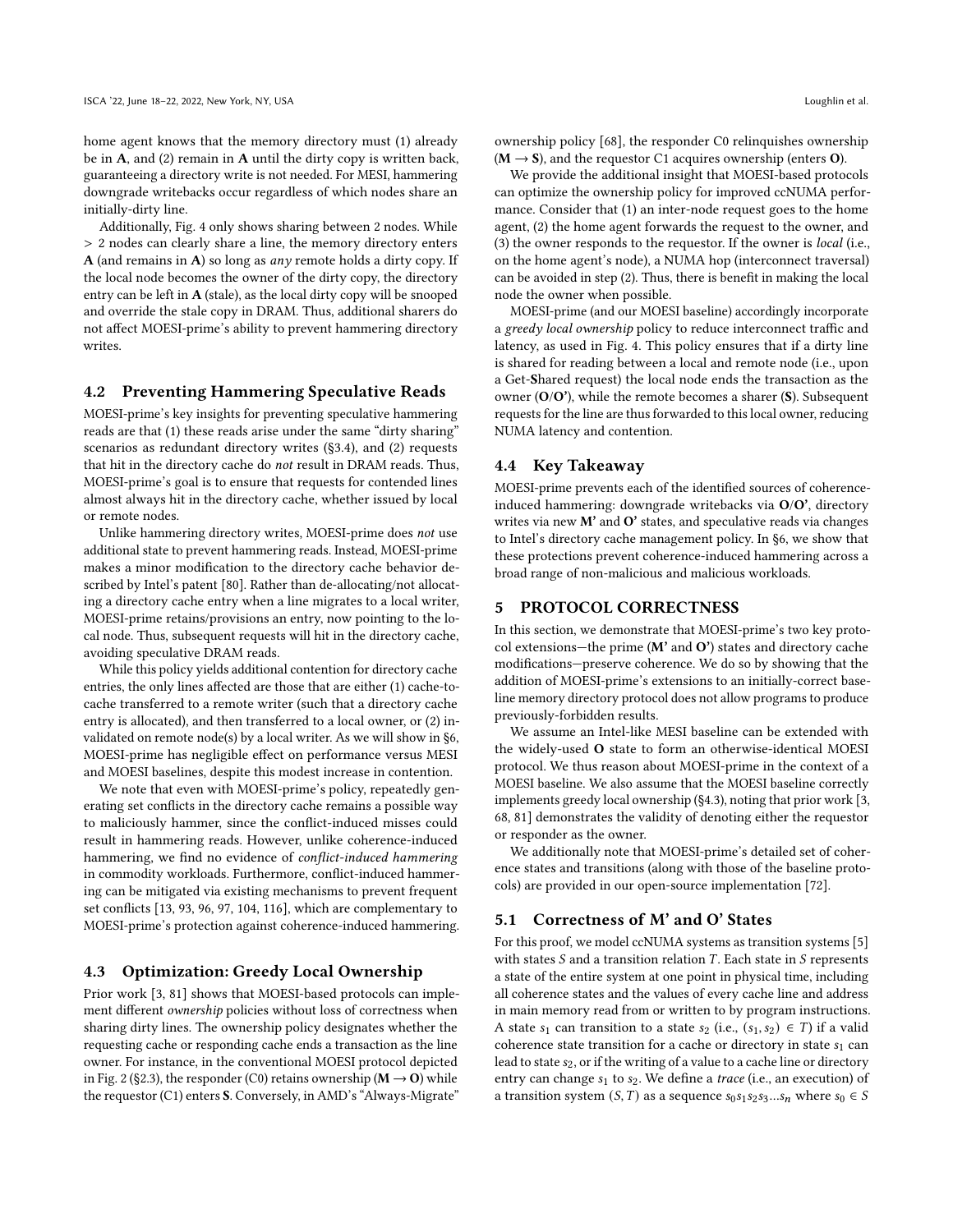represents the state of the system upon startup and  $\forall 1 \le i \le n, s_i \in$  $S \wedge (s_{i-1}, s_i) \in T$ .

Let  $D$  and  $D'$  be transition systems where  $D$  represents the baseline MOESI system and D' represents this baseline with the addition of the M' and O' states. To prove the correctness of adding the prime states, we first prove the following lemma.

**LEMMA** 1. Consider any cache line  $l$ . Let  $s_1$  be a state that exists in D and D', meaning no cache has a copy of  $l$  in  $M'$  or  $O'$ . Assume that  $s_1$  in D' can transition to a state  $s'_2$  in D' which has a line for l in M' or O'. For the case of D,  $s_1$  can transition to  $s_2$ , which is identical to  $s'_2$  except that  $M'$  and  $O'$  are replaced by  $M$  and  $O$ . In addition, define a completed Put as a Put request (i.e., writeback) for l that is processed by the directory without another core acquiring ownership of  $l$  during the transaction (e.g., by a Get-X reaching the directory before the Put). Then, the following conditions hold:

- (1)  $s_2$  and  $s'_2$  will have memory directory states of A.
- (2) In the subsequent execution of  $D$ , the memory directory state for  $l$  will remain  $A$  until a completed Put occurs.
- <span id="page-8-0"></span>(3) In the subsequent execution of  $\overline{D}'$ , once a completed Put occurs, no core can then transition to  $M'$  or  $O'$  for l until a core becomes a remote owner of l.

**Proof.** Condition (1): Starting from state  $s_1$  in  $D'$ , a line for l has no way to enter  $O'$  without entering M' first. From state  $s_1$ , a line for  $l$  may enter **M'** in  $s'_2$  in one of two ways, both through the actions of a remote core  $R$ . First,  $R$  may issue a Get-X request for  $l$ . This results in  $R$  receiving the line in  $M'$  and the memory directory entry for  $l$  being updated to  $A$ . The second possibility is if R was in **E** for line l in  $s<sub>1</sub>$ , and then silently wrote to the line l and transitioned to M'. In this case, the memory directory would have been set to  $A$  when  $R$  entered  $E$ , and would have remained in A through the transition to  $M'$ . This is because changing the memory directory state would require another core to request the line, which would result in  $R$  losing its write permissions and thus being unable to transition to  $M'$ . The two scenarios in  $D$  equivalent to these cases can be obtained by replacing M' with M. In both cases, the memory directory is set to  $A$  in  $s_2$ . Since the memory directory is in **A** in  $s_2$  and  $s'_2$ , condition (1) is fulfilled.

Condition (2): Once the memory directory state in  $D$  is  $A$ , by the transition rules of the protocol, the only way for the directory state to change to something other than A is for the owning core to execute a Put request (either Put-X or Put-O for M and O respectively). If this is a completed Put, the directory state will change to I (for a Put-X) or S (for a Put-O). Note that if a concurrent request that results in ownership is processed by the directory before the Put (i.e., the Put is not a completed Put), ownership will be transferred to the requestor and the requestor will transition to M or O as appropriate. While the previous owner's Put will be acknowledged, the memory directory state will remain in A due to there still being an owner in the system. Thus, condition (2) is satisfied in all cases.

Condition (3): Consider the execution of  $D'$  from  $s'_2$  onwards. Once a core transitions to  $\textbf{\textit{M}}^\star$  for  $l$  in  $s_2',$  an instance of  $\overset{\star}{\textbf{\textit{M}}^\star}$  or  $\textbf{\textit{O}}^\star$  for will remain in the system as long as there is an owner, i.e., until a completed Put occurs. Consider the first such completed Put. By the rules of the protocol, this completed Put must have been issued by the owning core, denoted by  $C$ . By virtue of being the owner,  $C$  must be in M' or O' when issuing the Put, and thus no other cores can be

in  $M'$  or  $O'$  at this point. Furthermore, since  $C'$ s Put is a completed Put, no other core will gain ownership before  $C$ 's Put is processed by the directory. The completed Put will relinquish  $C$ 's ownership (i.e.,  $C$  will no longer be in  $M'$  or  $O'$ ). Thus, no instances of  $M'$  and  $O'$  remain in the system for line *l*. Any subsequent instances of  $M'$ and O' in the execution must arise from a core becoming a remote owner of  $l$  through one of the two possibilities discussed in the proof of condition (1). Thus, condition (3) is satisfied.■

Using Lemma [1,](#page-8-0) we can prove Theorem [1](#page-8-1) below, showing that M' and O' do not introduce new program outcomes.

<span id="page-8-1"></span>**THEOREM** 1. For every trace  $d'$  that can be generated by  $D'$ , there exists a trace  $d$  that can be generated by  $D$  such that the values of every cache line and address in main memory in the final states of d and ′ are identical.

To prove Theorem [1,](#page-8-1) we create trace  $d$  by substituting all instances of M' by M and O' by O in the trace  $d'$ . M and O are semantically equivalent to M' and O' respectively, apart from the writes to the memory directory that M and O add. Thus, as long as the extra memory directory writes added by this substitution do not change the memory directory state, trace  $d$  will be a valid trace for the baseline MOESI system  $D$  (since  $d$  does not contain any instances of M' or O').

Any such extra memory directory writes in  $d$  will occur over the events in *d* corresponding to those in  $d'$  between when a core entered M' for a given line and when the next completed Put for that line occurred. (The completed Put of a line removes all existing instances of M' and O' for that line from the system by condition (3) of Lemma [1\)](#page-8-0). By conditions (1) and (2) of Lemma [1,](#page-8-0) the memory directory state is guaranteed to be A over these ranges for any such lines in  $d$ . Thus, any extra memory directory writes in  $d$  are guaranteed not to change their corresponding memory directory states from A to another state. As a result, all the coherence transitions in trace  $d$  remain valid transitions. Trace  $d$  is thus a valid trace in the baseline MOESI system. Since we do not change the values of cache lines or main memory when creating trace d from  $d'$ , the final states of  $d$  and  $d'$  have identical values for every cache line and main memory address that they model.  $d$  thus satisfies the requirements of Theorem [1.](#page-8-1)■

## 5.2 Correctness of Directory Cache Modifications

MOESI-prime's directory cache modifications eliminate select speculative DRAM reads, based on the understanding that the results of the eliminated reads will always be discarded due to mis-speculation. In the baseline protocol, a hit in the directory cache implies that the line is dirty on a remote node. Thus, DRAM need not be read on a directory cache hit, as a snoop of the remote owner will succeed and return the data [\(§3.4\)](#page-4-2).

While the baseline does not provision a directory cache entry if the home node becomes the owner (as described in Intel's patent [\[80\]](#page-14-26)), MOESI-prime's modification ensures that a directory cache entry also exists in this scenario, pointing to the local node. Thus, the invariant that a directory cache hit means that a snoop will succeed is maintained under MOESI-prime.

Specifically, in the new case where the directory cache entry corresponds to local node ownership, it is the local node that will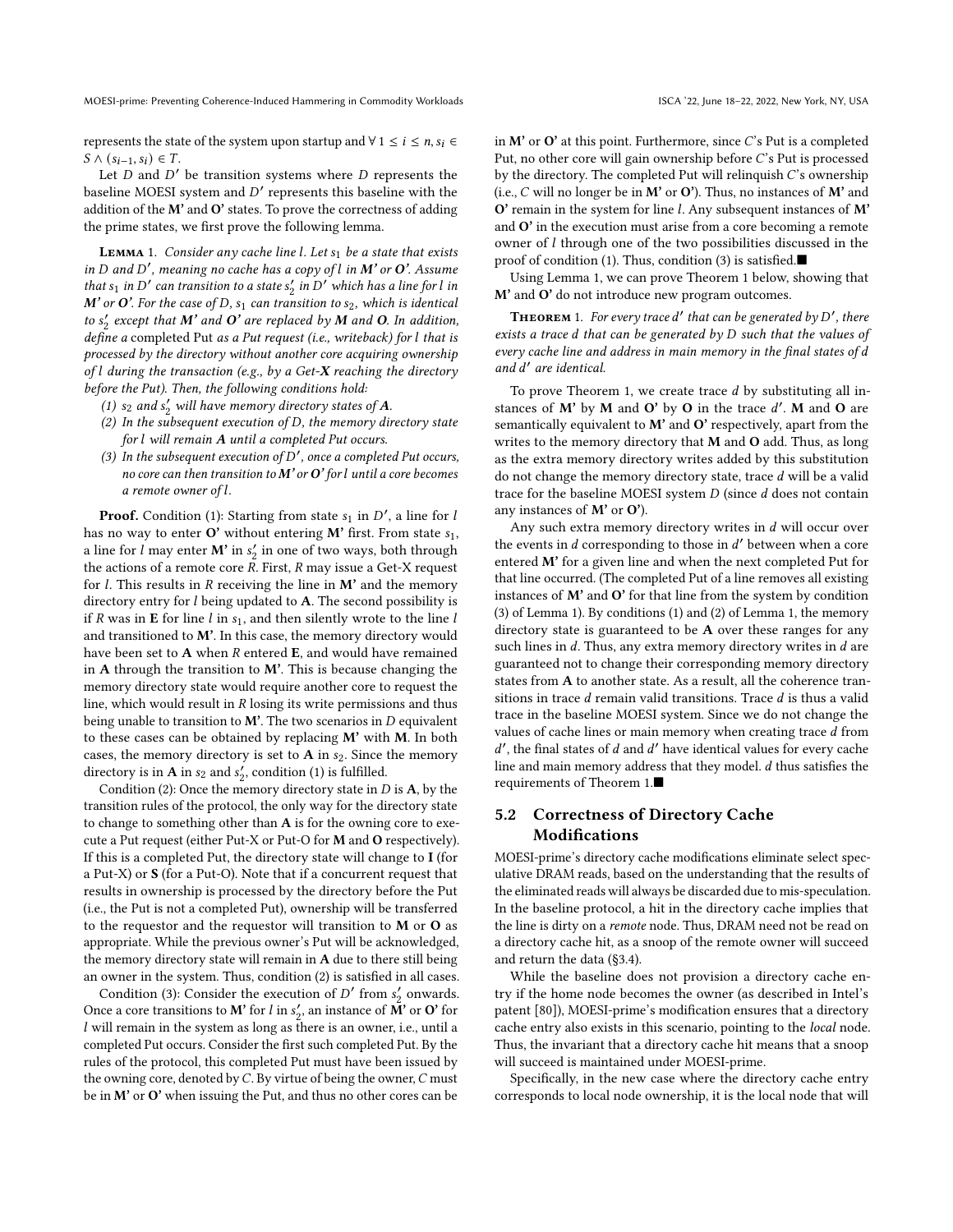<span id="page-9-1"></span>

| Parameter        | Value                                                                 |  |  |  |  |  |
|------------------|-----------------------------------------------------------------------|--|--|--|--|--|
| TimingSimpleCPU  | x86-64, 2.6 GHZ, 8 cores (no SMT), cycle-accurate instr fetches +     |  |  |  |  |  |
|                  | loads/stores, else 1 cycle/instr; non-pipelined                       |  |  |  |  |  |
| I-/D-Cache       | 32 KB, 8-way set associative (SA), 4 cycle RT latency                 |  |  |  |  |  |
| LLC.             | 2.375 MB/core, 32-way SA, 42 cycle RT, non-inclusive                  |  |  |  |  |  |
| Directory Cache  | 16 KB/core, 1B entry, 32-way SA, parallel access w/ LLC               |  |  |  |  |  |
| <b>DRAM</b>      | 16 GB DDR4, 2400 MHz, 2Rx4 (32 banks/node), FR-FCFS [103] scheduling, |  |  |  |  |  |
|                  | RoCoRaBaCh [40] address mapping, adaptive page policy, mean 37.5 ns   |  |  |  |  |  |
|                  | read RT to home agent                                                 |  |  |  |  |  |
| <b>NUMA</b>      | 2, 4, 8 nodes; cores+mem split/node; 32 ns RT interconnect            |  |  |  |  |  |
| OS/Kernel Config | Ubuntu 20.04/Linux 5.4.0-88-generic (except as noted)                 |  |  |  |  |  |

Table 1: gem5 simulation configuration.

service a snoop, once again making it unnecessary to read DRAM. In addition, since the local node is a dirty owner, an eviction requires a writeback, ensuring the directory cache's knowledge will remain current. If ownership is transferred back to a remote node, the directory cache entry will be updated to point to the remote node, and speculative DRAM reads will be prevented according to the baseline policy.

#### <span id="page-9-0"></span>6 EVALUATION

We evaluate MOESI-prime in gem5 v21.1.0.2 [\[9,](#page-12-3) [73\]](#page-13-12). We extend an existing directory coherence protocol in the Ruby subsystem to model Intel's memory directory and directory cache. We use a full-system mode configuration with simulation parameters, such as total cache per core and clock speed, that model a major cloud provider's production hardware. For tractable simulation times, we use simple in-order cores atop detailed cache, coherence, and DRAM models. This configuration follows prior work [\[35\]](#page-13-37), which demonstrates that out-of-order versus in-order execution does not significantly affect the memory system characterization of commodity workloads, given the detailed memory system model.

We run the Ubuntu 20.04 operating system with its default kernel configuration, aside from patches to (1) remove unsupported drivers, and (2) infer the gem5 hardware's NUMA configuration from a boot parameter, since gem5 does not implement BIOS mechanisms that normally report this information to the OS. Our system configuration is listed in [Table 1.](#page-9-1)

We compare MOESI-prime to MOESI and MESI memory directory protocols, with the respective protocol enforced for inter-node coherence. For a fair performance comparison, both applicable protocols (i.e., MOESI-prime and MOESI) use our greedy local ownership optimization [\(§4.3\)](#page-7-2). We evaluate 2-node (production-like), 4-node, and 8-node configurations. Cumulative amounts of cache, DRAM, and cores are held constant, split evenly among nodes.

We run 8-thread (1 per core) benchmarks from the PARSEC 3.0 [\[123\]](#page-14-14) and SPLASH-2x [\[117\]](#page-14-15) suites, simulating the region-ofinterest for each benchmark with the simmedium input size. We omit 3/26 benchmarks due to runtime errors on real hardware (fmm [\[106\]](#page-14-38)) and use of unsupported x86-64 instructions in gem5 (volrend and x264 [\[32,](#page-13-38) [33,](#page-13-39) [73\]](#page-13-12)). We are unable to additionally simulate memcached and terasort [\(§3.1\)](#page-3-2) due to lack of functional IP networking in gem5 for our configuration. For malicious workloads, we use producer-consumer (prod-cons, [§3.2\)](#page-3-0) and migratory sharing (migra, [§3.3\)](#page-4-1) micro-benchmarks that trigger coherence-induced hammering in the baseline protocols.

#### 6.1 Highest Activation Rate

To assess the effectiveness of MOESI-prime's mitigations, we analyze the maximum number of ACTs to a single row within any 64 ms refresh window during benchmark execution.

6.1.1 Non-Malicious Workloads. [Fig. 5](#page-10-0) depicts the highest ACT rates for each PARSEC 3.0 and SPLASH-2x benchmark, as well as the arithmetic mean per configuration.

We find that MOESI-prime's mitigations for coherence-induced hammering reduce highest ACT rates on average by 77.38% (2 node), 75.30% (4-node), and 71.06% (8-node) compared to MESI. In contrast, MOESI only prevents downgrade writebacks, and achieves at best a 34.71% decrease (8-node), with just a 5.58% decrease in the 2-node configuration.

Under MOESI-prime, each benchmark's maximally-activated row receives an average of 20.62%, 26.81%, and 28.29% (2-, 4-, 8 nodes) coherence-induced ACTs—i.e., ACTs due to memory directory reads/writes (and downgrade writebacks in the case of MESI). In contrast, the maximally-activated rows under MOESI experience an average of 94.53%, 88.01%, and 85.78% coherence-induced ACTs, demonstrating that MOESI-prime eliminates coherence traffic as the dominant source of ACTs. While MESI's numbers are skewed by downgrade writebacks (which can yield subsequent demand reads), we find that coherence-induced ACTs are still the dominant source for the maximally-activated rows (85.29%, 74.85%, and 53.31%).

We additionally find that MOESI-prime's second maximallyactivated row in the same bank during each benchmark's "worstcase" 64 ms window sees ACT rates decline by 29.99%, 29.07%, and 44.41% (2-, 4-, 8-nodes) on average compared to the maximallyactivated row. The baselines' larger average decreases (MOESI: 64.50%, 56.04%, 69.07%; MESI: 67.86%, 55.84%, 75.45%) indicate that it is common for a single row to experience significantly more coherence-induced hammering than the rest within a bank.

MOESI-prime's increase in highest ACT rates for 4- and 8-node configurations is expected, and still results in significant reductions over the MESI and MOESI baselines. These configurations (1) represent increasingly-strained scheduling scenarios (e.g., all sharing is inter-node in the 8-node configuration), (2) artificially-reduce directory cache size per node to keep the total amount constant, and (3) require the directory cache to cover a greater portion of remote memory (e.g., 7/8 of memory is remote for 8 nodes, compared to 1/2 for 2 nodes). Nonetheless, the remaining possibility of high maximum ACT counts (e.g., fft with 8 nodes, with 48.41% of these ACTs still coherence-induced directory reads/writes) shows (a) room for further improvement (e.g., via atomic directory readmodify-writes to yield 1 ACT instead of 2), and (b) the benefit of scheduling workloads across as few NUMA nodes as possible.

We conclude that MOESI-prime's mitigations for coherenceinduced hammering are extremely effective at reducing highest ACT rates in non-malicious workloads.

6.1.2 Malicious Workloads. We find that both MESI and MOESI allow highest activation rates to surpass 500,000 to the shared cache lines' rows within 64 ms during prod-cons and migra. Conversely, MOESI-prime keeps highest ACT rates below 200 per 64 ms, a >2,500× improvement, and the hottest rows are not those of the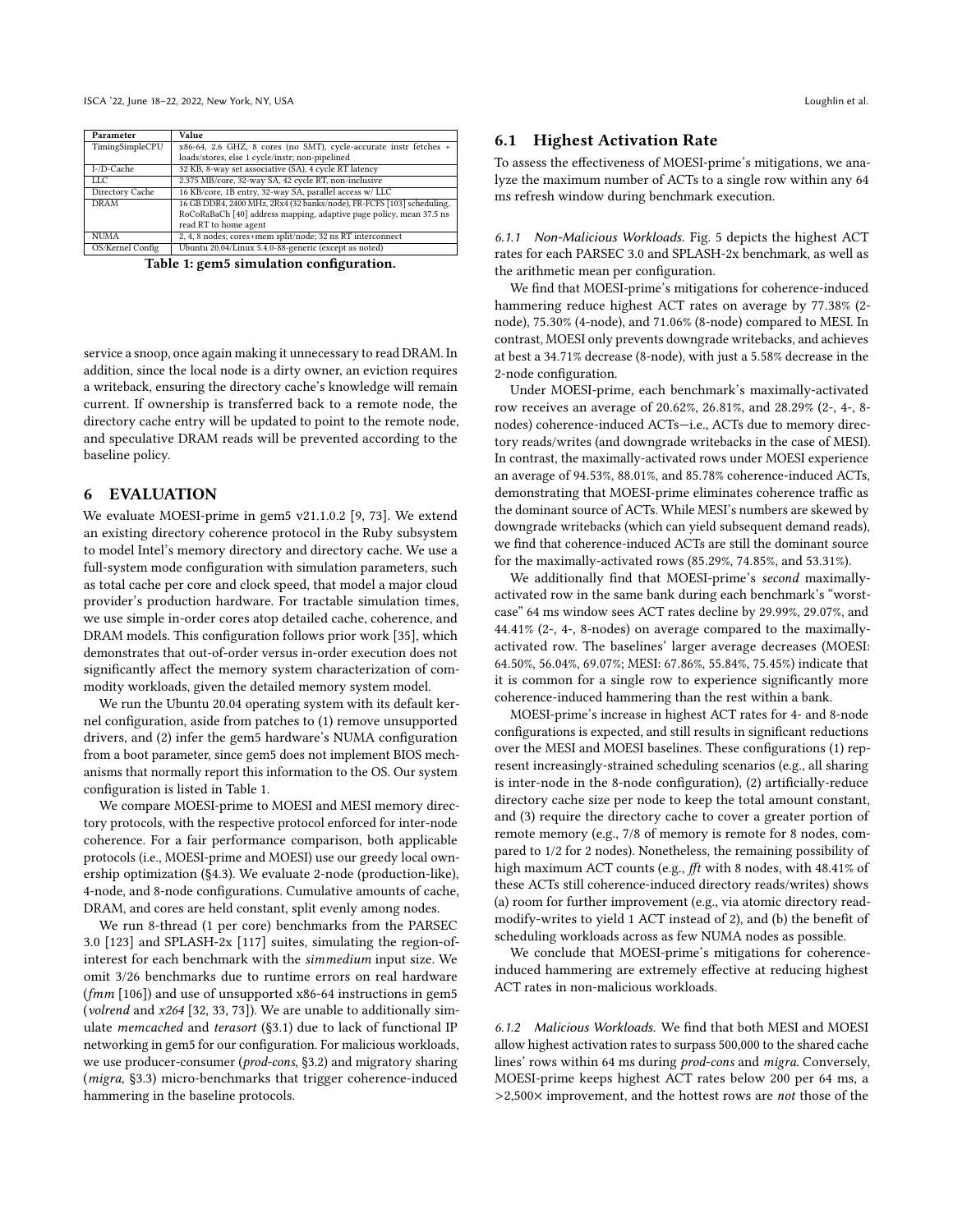<span id="page-10-0"></span>

Figure 5: Highest ACT rates for PARSEC 3.0 [\[123\]](#page-14-14) and SPLASH-2x [\[117\]](#page-14-15) benchmarks across MESI, MOESI, and MOESI-prime.

shared cache lines (meaning MOESI-prime prevents hammering of the contended rows).

#### <span id="page-10-1"></span>6.2 Performance

We depict MOESI-prime's and MOESI's per-benchmark execution speedup across 2-, 4-, and 8-node configurations in [Table 2](#page-11-1) [\(§6.2\)](#page-10-1), normalized to respective MESI baselines. We find that MOESIprime's mitigations for coherence-induced hammering yield negligible performance impact compared to MESI and MOESI (−0.51%– +0.61%, depending on the configuration and baseline protocol).

MOESI-prime can improve performance in many workloads thanks to its elimination of unnecessary DRAM reads and writes. In particular, this elimination yields reduced contention for DRAM bandwidth and line-fill/writeback buffers.

Nonetheless, select workloads can experience slightly decreased performance under MOESI-prime for multiple reasons. First, an unnecessary speculative read or redundant write in the baselines eliminated by MOESI-prime—may activate a row that will be used by a subsequent read, decreasing the subsequent read's latency via a row buffer hit. Second, a speculative read may prevent a switch to write scheduling in a DRAM controller, avoiding a bus-turnaround latency for subsequent reads. Third, MOESI-prime's increased usage of the directory cache to prevent hammering speculative reads can evict entries that would otherwise speed up remote snoops.

Finally, we note that the performance of benchmarks such as dedup and ferret is particularly-sensitive to thread scheduling [\[8\]](#page-12-17). Given scheduling is altered both by different NUMA configurations and protocol timings, such sensitivity can lead to higher performance variability.

#### <span id="page-10-2"></span>6.3 DRAM Power

We assess MOESI-prime's effects on DRAM power consumption using gem5's support for DRAMPower [\[17\]](#page-12-18), comparing to 2-, 4-, and 8-node MOESI and MESI protocols in [Table 2](#page-11-1) [\(§6.3\)](#page-10-2). We find that MOESI-prime's prevention of unnecessary DRAM reads and writes slightly improves average power consumption (0.03%–0.22%, depending on the ccNUMA configuration and baseline protocol).

#### <span id="page-10-3"></span>6.4 Scalability

We measure each protocol's scalability by comparing its performance in all 4- and 8-node configurations to its 2-node baseline in [Table 2](#page-11-1) [\(§6.4\)](#page-10-3). Each protocol exhibits negligible (within  $\pm 1\%$ ) differences in scalability across evaluated configurations. We conclude that MOESI-prime offers similar scalability to MESI and MOESI.

#### 7 DISCUSSION

#### 7.1 Broader Applicability

Coherence-induced hammering occurs during commodity workload execution on broadcast and memory directory Intel ccNUMA protocols, with AMD documentation [\[23\]](#page-12-11) indicating similar coherence-induced speculative DRAM reads. Thus, such hammering applies to numerous commodity protocols. As Intel, AMD, and ARM deploy chiplet architectures for increased scalability and yield [\[1,](#page-12-19) [10,](#page-12-20) [45,](#page-13-40) [86\]](#page-14-39), the chiplets in even a single socket will form a ccNUMA system, requiring careful design to avoid coherence-induced hammering. Additionally, given heterogeneous coherence [\[2,](#page-12-21) [92,](#page-14-40) [109\]](#page-14-41) can be architected similar to ccNUMA (e.g., with accelerators as remote nodes), MOESI-prime's mitigations could extend beyond the realm of traditional ccNUMA.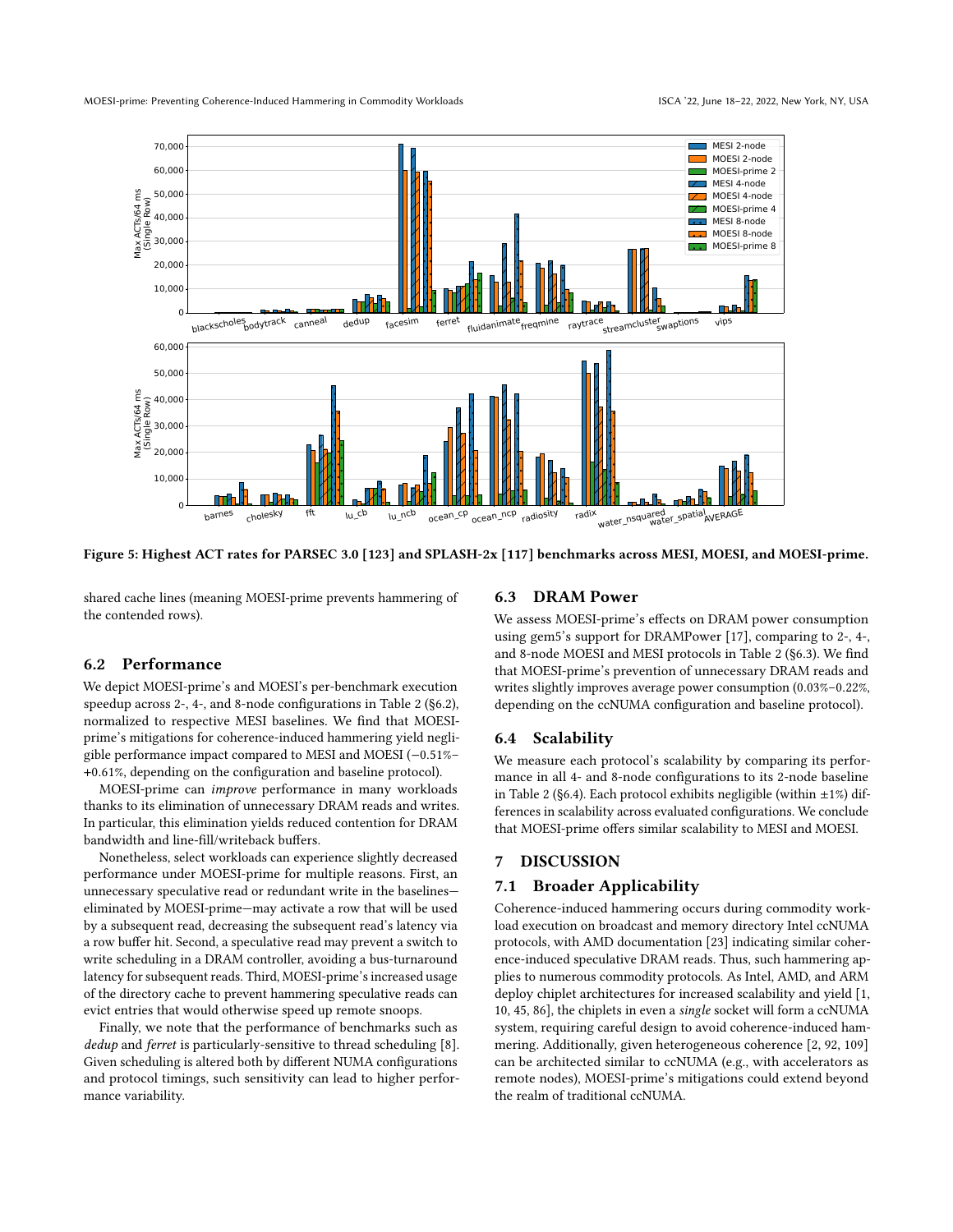<span id="page-11-1"></span>

| §6.2: MESI-Normalized Execution Speedup % |              |                         |              |                             |              |          |  |  |  |  |  |
|-------------------------------------------|--------------|-------------------------|--------------|-----------------------------|--------------|----------|--|--|--|--|--|
|                                           | 2-node       |                         | 4-node       |                             |              | 8-node   |  |  |  |  |  |
| <b>Bench</b>                              | <b>MOESI</b> | Prime                   | <b>MOESI</b> | Prime                       | <b>MOESI</b> | Prime    |  |  |  |  |  |
| blacksc.                                  | $+0.01$      | $-0.04$                 | $+0.00$      | $+0.00$                     | $+0.01$      | $+0.01$  |  |  |  |  |  |
| bodytra.                                  | $-0.73$      | $+0.03$                 | $+0.00$      | $-0.12$                     | $+0.03$      | $-0.01$  |  |  |  |  |  |
| canneal                                   | $-3.97$      | $-3.97$                 | $+0.09$      | $+0.08$                     | $+0.03$      | $+0.03$  |  |  |  |  |  |
| dedup                                     | $+8.32$      | $+6.06$                 | $+10.77$     | $-1.44$                     | $-1.13$      | $-0.40$  |  |  |  |  |  |
| facesim                                   | $-0.86$      | $+0.07$                 | $+0.02$      | $-0.17$                     | $-0.02$      | $-0.08$  |  |  |  |  |  |
| ferret                                    | $+6.36$      | $+1.18$                 | $-0.85$      | $+3.45$                     | $-3.50$      | $-2.24$  |  |  |  |  |  |
| fluidan.                                  | $+0.20$      | $+0.20$                 | $-0.27$      | $-0.01$                     | $+0.58$      | $+0.53$  |  |  |  |  |  |
| freqmine                                  | $+0.12$      | $+0.11$                 | $+0.12$      | $-0.05$                     | $-0.12$      | $+0.04$  |  |  |  |  |  |
| raytrace                                  | $-0.55$      | $-0.30$                 | $-0.36$      | $-0.28$                     | $-0.08$      | $+0.35$  |  |  |  |  |  |
| streamc.                                  | $+0.43$      | $+0.02$                 | $+0.78$      | $+0.76$                     | $-0.34$      | $-0.22$  |  |  |  |  |  |
| swapti.                                   | $+0.00$      | $-0.00$                 | $+0.00$      | $+0.01$                     | $-0.59$      | $-0.59$  |  |  |  |  |  |
| vips                                      | $-0.02$      | $-0.08$                 | $+0.15$      | $+0.09$                     | $+0.35$      | $-0.04$  |  |  |  |  |  |
| barnes                                    | $+0.46$      | $+2.63$                 | $+0.31$      | $+0.63$                     | $-0.16$      | $+0.18$  |  |  |  |  |  |
| cholesky                                  | $+1.70$      | $+1.72$                 | $+0.41$      | $+0.26$                     | $-1.48$      | $-1.32$  |  |  |  |  |  |
| fft                                       | $-0.03$      | $+0.14$                 | $+0.42$      | $+0.19$                     | $+0.50$      | $+0.47$  |  |  |  |  |  |
| $lu$ <sub>_<math>cb</math></sub>          | $+1.06$      | $+1.37$                 | $-0.07$      | $+2.02$                     | $+0.15$      | $+0.15$  |  |  |  |  |  |
| lu ncb                                    | $+1.20$      | $+1.51$                 | $+0.67$      | $-1.24$                     | $+0.21$      | $+0.64$  |  |  |  |  |  |
| ocean c.                                  | $+0.81$      | $+0.07$                 | $+1.86$      | $+1.79$                     | $+0.19$      | $-4.51$  |  |  |  |  |  |
| ocean n.                                  | $+0.22$      | $-0.43$                 | $+1.74$      | $-0.60$                     | $-0.02$      | $-0.52$  |  |  |  |  |  |
| radiosi.                                  | $+0.59$      | $+0.59$                 | $+0.12$      | $-0.46$                     | $-0.35$      | $-1.12$  |  |  |  |  |  |
| radix                                     | $+0.04$      | $+0.19$                 | $+7.08$      | $+7.92$                     | $+1.00$      | $+1.21$  |  |  |  |  |  |
| water n.                                  | $+0.01$      | $+0.02$                 | $+0.35$      | $+0.37$                     | $-0.15$      | $-0.05$  |  |  |  |  |  |
| water s.                                  | $-1.27$      | $+0.00$                 | $+0.88$      | $+0.85$                     | $+0.92$      | $+0.88$  |  |  |  |  |  |
| <b>AVG</b>                                | $+0.61$      | $+0.48$                 | $+1.05$      | $+0.61$                     | $-0.17$      | $-0.29$  |  |  |  |  |  |
| §6.3: Power Saved                         |              |                         |              | §6.4: 2n-Normalized Speedup |              |          |  |  |  |  |  |
| <b>MOESI</b>                              | Prime        | <b>Nodes</b>            | <b>MESI</b>  | <b>MOESI</b>                |              | Prime    |  |  |  |  |  |
| $+0.00%$                                  | $+0.22%$     | $\overline{2}$          |              |                             |              |          |  |  |  |  |  |
| $+0.06%$                                  | $+0.12%$     | $\overline{\mathbf{4}}$ | $-0.52%$     | $-0.04%$                    |              | $-0.31%$ |  |  |  |  |  |
| $+0.02%$                                  | $+0.06%$     | 8                       | $+0.18%$     | $-0.60%$                    | $-0.55%$     |          |  |  |  |  |  |

Table 2: Protocols' MESI-normalized execution speedups [\(§6.2\)](#page-10-1), average DRAM power savings [\(§6.3\)](#page-10-2), and 2-node- (2n-) normalized execution speedup (scalability, [§6.4\)](#page-10-3). Higher is better in each subtable. "Prime" is MOESI-prime.

#### <span id="page-11-0"></span>7.2 Limitations of a Writeback Directory Cache

Recall that the directory cache uses a write-on-allocate policy [\(§3.3\)](#page-4-1), where snoop-All (potentially dirty on a remote) is written to the memory directory upon allocation. Given such writes are a source of coherence-induced hammering, a writeback directory cache might appear to be an easy solution.

However, while MOESI-prime's M' and O' states prevent redundant directory writes, a writeback directory cache can at-best delay/reduce them. Capacity evictions of entries for (would-be) M'/O' lines would still result in unnecessary writes—consuming DRAM cycles, bandwidth, and power—and could still be abused by a malicious adversary to hammer.

Furthermore, the write-on-allocate policy ensures that directory cache entries can be silently evicted (or even detectably-corrupted) without loss of correctness, as the backing memory directory entry

is guaranteed to be in (conservatively-correct) A and can thus be used instead. On the other hand, a writeback directory cache eliminates this guarantee, requiring additional on-die area for error correction (and writeback) logic.

As evidence that a writeback directory cache alone is insufficient to prevent coherence-induced hammering, "writeback" MOESI yields significantly higher (worse) maximum ACT rates than "writeon-allocate" MOESI-prime across the PARSEC 3.0 and SPLASH-2x workloads. On average, "writeback" MOESI increases maximum ACT rates by 159.56%, 104.71%, and 75.01% (2-, 4-, and 8-nodes). For the maximally-activated workload in each configuration, the increases are 140.47%, 100.39%, and 55.00%, respectively.

Nonetheless, because MOESI-prime only prevents redundant (unnecessary) directory writes, a writeback directory cache's deferral of initial (necessary) directory writes can complement MOESIprime's ability to reduce worst-case ACT rates. On average, combining MOESI-prime with a writeback directory cache decreases (improves) maximum ACT rates by 3.69%, 0.57%, and 5.15% (2-, 4-, and 8-nodes). For the maximally-activated workload in each configuration, the decreases are 2.50%, 14.48%, and 15.25%, respectively.

#### 7.3 Considerations for Other Hammering

MOESI-prime mitigates the reliability and security threat of coherence-induced hammering, but other forms of hammering remain. To our knowledge, all other existing hammering patterns [\[22,](#page-12-1) [25,](#page-13-1) [30,](#page-13-2) [38,](#page-13-3) [39,](#page-13-4) [41,](#page-13-5) [48,](#page-13-6) [49,](#page-13-7) [51,](#page-13-8) [58,](#page-13-9) [61,](#page-13-0) [65,](#page-13-10) [70,](#page-13-11) [84,](#page-14-1) [88,](#page-14-2) [94,](#page-14-3) [95,](#page-14-4) [101,](#page-14-5) [108,](#page-14-6) [111,](#page-14-7) [113,](#page-14-42) [114,](#page-14-8) [119\]](#page-14-9) use some combination of repeated flush instructions, set conflicts, or DMAs in order to bypass system caches and thereby repeatedly access DRAM. While these forms of hammering need to be mitigated, they are of a different nature than coherence-induced hammering. In particular, these other patterns are not known to arise in commodity workloads, currently only posing a security (not a reliability) threat. More importantly, MOESI-prime's mitigations for coherence-induced hammering are complementary to mitigations for other current and future hammering patterns.

As a case in point, Cojocar et al. [\[20\]](#page-12-0) exploit a hammering phenomenon related to the speculative reads found in ccNUMA protocols [\(§3.4\)](#page-4-2). In particular, they hammer using memory directory reads caused by repeated flushes of the same invalid cache line(s). Upon receiving a flush for an invalid cache line, the home agent may read the memory directory state to check for remote copies (which must also be flushed). Thus, by repeating this pattern, one can hammer on applicable ccNUMA platforms.

This "repeated flush" technique could be considered a malicious combination of flush-based and coherence-induced hammering. The pattern is only known to occur in malicious code, and would be mitigated by flush-specific Rowhammer defenses (e.g., virtualizing or throttling clflush behavior). In contrast, the coherence-induced hammering introduced in this paper (1) occurs in commodity workloads and (2) does not require clflush capabilities.

#### 8 RELATED WORK

Rowhammer. Rowhammer bit flips were disclosed in 2014 on DDR3 DRAM [\[61\]](#page-13-0) and followed by attacks across a variety of DRAM technologies, such as DDR4, LPDDR4/5, and HBM. Prior work [\[54–](#page-13-41) [56\]](#page-13-42) has also explored the related phenomenon of data-dependent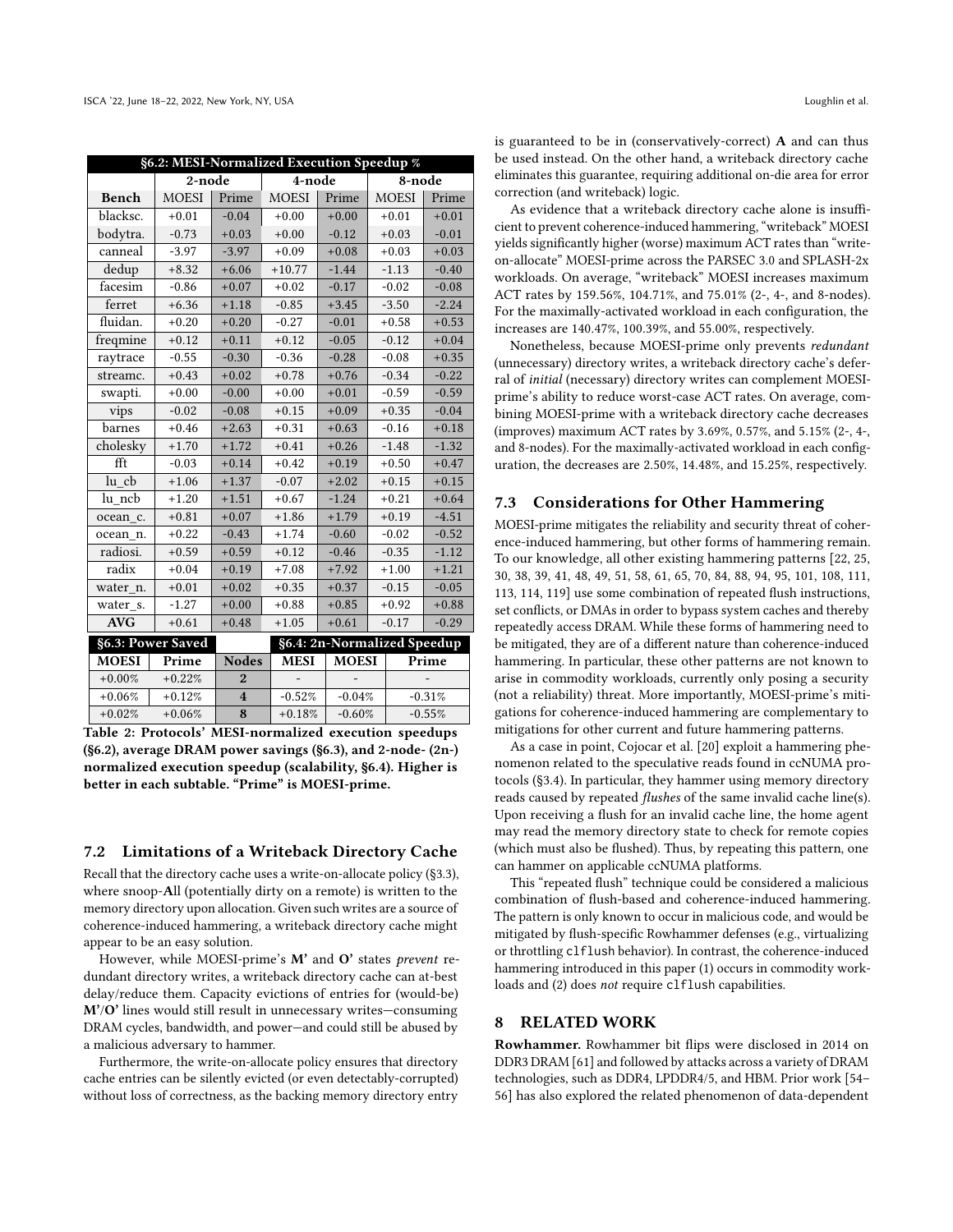DRAM failures. While existing attacks require carefully-crafted instruction sequences, coherence-induced hammering is the first hammering shown to occur in commodity workloads.

DDR4 and newer DRAM includes target row refresh (TRR) as a mitigation. However, attacks have bypassed TRR to flip bits [\[30,](#page-13-2) [41,](#page-13-5) [49,](#page-13-7) [88,](#page-14-2) [94,](#page-14-3) [114\]](#page-14-8). Recent work [\[21,](#page-12-12) [58,](#page-13-9) [107\]](#page-14-10) shows that newer DRAM is increasingly susceptible to Rowhammer, and that proposed mitigations [\[57,](#page-13-43) [66,](#page-13-18) [122\]](#page-14-22) will incur increasing performance overhead with rising susceptibility (i.e., decreasing MACs, [§3\)](#page-2-2). Follow-up stateof-the-art mitigations [\[7,](#page-12-6) [77,](#page-14-16) [91,](#page-14-17) [105,](#page-14-18) [121\]](#page-14-21) are consistent with this finding. In contrast, while MOESI-prime only prevents coherenceinduced hammering, it has negligible impact on performance, and decreases the frequency at which these MAC-dependent defenses would be engaged for commodity workloads.

ccNUMA Systems. Scale-Out ccNUMA [\[31\]](#page-13-44) reduces remote DRAM latencies by replicating remote data in local DRAM. Other performance optimizations include a cache-line aware interface for performance tuning ccNUMA systems [\[99\]](#page-14-43), feedback-driven page placement [\[75,](#page-13-45) [76\]](#page-13-46), NUMA-optimized locks [\[15,](#page-12-22) [27\]](#page-13-47), faster barriers [\[18\]](#page-12-23), and speculative lock elision [\[98\]](#page-14-44). As coherence/consistency must always be maintained, these optimizations could benefit from MOESI-prime's prevention of coherence-induced hammering in high-performance systems.

ccNUMA Coherence Protocols. State-of-the-art ccNUMA protocols are inspired by the DASH architecture's directory protocol [\[67\]](#page-13-48). AMD [\[68\]](#page-13-35) and Improved-MOESI [\[3\]](#page-12-15) propose an "always migrate" ownership policy similar to MOESI-prime's "greedy local" policy, except MOESI-prime does not migrate ownership from the local node when possible. Other work proposes mechanisms (e.g., coherence states) to optimize producer-consumer [\[19\]](#page-12-13) and migratory [\[24,](#page-12-2) [110\]](#page-14-12) sharing. MOESI-prime complements these techniques, preventing such sharing from hammering DRAM.

Protocol Generation. ProtoGen [\[89\]](#page-14-45) and HieraGen [\[90\]](#page-14-46) automatically generate correct-by-design protocols from stable state specifications. To our knowledge, no support yet exists to automatically generate memory directory ccNUMA protocols.

## 9 CONCLUSION

In this work, we have provided novel evidence of coherence-induced hammering in commodity workloads, the first hammering found to occur in non-malicious code. Given rising susceptibility to Rowhammer, we have designed MOESI-prime, a ccNUMA protocol that prevents identified sources of such hammering, retains Intel's state-ofthe-art scalability, improves average DRAM power, and negligiblyaffects average performance—even improving the performance of many workloads. As Rowhammer susceptibility continues to rise, solutions that avoid unnecessary row activations such as MOESIprime will ensure continued reliability and security in the cloud.

## ACKNOWLEDGMENTS

We thank the anonymous reviewers for their constructive feedback, as well as Lucian Cojocar, Ishwar Agarwal, Daniel Berger, Tanj Bennett, Tim Cowles, Brett Dodds, Todd Farrell, Adam Grenzebach, Terry Grunzke, Mark Hill, Lisa Hsu, Todd Merritt, and Nicolai Oswald for many helpful discussions. Kevin Loughlin has been supported by an NSF Graduate Research Fellowship (award DGE 1256260) and a Google PhD Fellowship.

#### **REFERENCES**

- <span id="page-12-19"></span>[1] Paul Alcorn. 2022. New UCIe Chiplet Standard Supported by Intel, AMD, and Arm. tomshardware.[com/news/new-ucie-chiplet-standard-supported-by-intel](tomshardware.com/news/new-ucie-chiplet-standard-supported-by-intel-amd-and-arm)[amd-and-arm.](tomshardware.com/news/new-ucie-chiplet-standard-supported-by-intel-amd-and-arm)
- <span id="page-12-21"></span>Johnathan Alsop, Matthew Sinclair, and Sarita Adve. 2018. Spandex: A flexible interface for efficient heterogeneous coherence. In ACM/IEEE International Symposium on Computer Architecture (ISCA).
- <span id="page-12-15"></span>[3] Hesham Altwaijry and Diyab S Alzahrani. 2014. Improved-moesi cache coherence protocol. Arabian Journal for Science and Engineering (2014).
- <span id="page-12-4"></span>[4] Zelalem Birhanu Aweke, Salessawi Ferede Yitbarek, Rui Qiao, Reetuparna Das, Matthew Hicks, Yossi Oren, and Todd Austin. 2016. ANVIL: Software-Based Protection Against Next-Generation Rowhammer Attacks. In ACM SIGARCH Computer Architecture News (CAN).
- <span id="page-12-16"></span>[5] Christel Baier and Joost-Pieter Katoen. 2008. Principles of Model Checking (Representation and Mind Series). The MIT Press.
- <span id="page-12-5"></span>[6] Kuljit Bains, John Halbert, Christopher Mozak, Theodore Schoenborn, and Zvika Greenfield. 2015. Row hammer refresh command. US Patent 9,117,544.
- <span id="page-12-6"></span>[7] Tanj Bennett, Stefan Saroiu, Alec Wolman, and Lucian Cojocar. 2021. Panopticon: A Complete In-DRAM Rowhammer Mitigation. In Workshop on DRAM Security (DRAMSec).
- <span id="page-12-17"></span>[8] Christian Bienia, Sanjeev Kumar, Jaswinder Pal Singh, and Kai Li. 2008. The PAR-SEC benchmark suite: Characterization and architectural implications. In IEEE International Conference on Parallel Architectures and Compilation Techniques (PACT).
- <span id="page-12-3"></span>[9] Nathan Binkert, Bradford Beckmann, Gabriel Black, Steven K Reinhardt, Ali Saidi, Arkaprava Basu, Joel Hestness, Derek R Hower, Tushar Krishna, Somayeh Sardashti, et al. 2011. The gem5 simulator. ACM SIGARCH Computer Architecture News (CAN) (2011).
- <span id="page-12-20"></span>[10] Arijit Biswas. 2021. Sapphire Rapids. In IEEE Hot Chips Symposium (HCS).
- <span id="page-12-10"></span>[11] Sergey Blagodurov, Alexandra Fedorova, Sergey Zhuravlev, and Ali Kamali. 2010. A case for NUMA-aware contention management on multicore systems. In IEEE International Conference on Parallel Architectures and Compilation Techniques (PACT).
- <span id="page-12-7"></span>[12] Carsten Bock, Ferdinand Brasser, David Gens, Christopher Liebchen, and Ahamd-Reza Sadeghi. 2019. RIP-RH: Preventing Rowhammer-Based Inter-Process Attacks. In ACM Asia Conference on Computer and Communications Security (Asia CCS).
- <span id="page-12-14"></span>[13] Thomas Bourgeat, Jules Drean, Yuheng Yang, Lillian Tsai, Joel Emer, and Mengjia Yan. 2020. CaSA: End-to-end Quantitative Security Analysis of Randomly Mapped Caches. In ACM/IEEE International Symposium on Microarchitecture (MICRO).
- <span id="page-12-8"></span>[14] Ferdinand Brasser, Lucas Davi, David Gens, Christopher Liebchen, and Ahmad-Reza Sadeghi. 2017. CAn't Touch This: Software-only Mitigation against Rowhammer Attacks targeting Kernel Memory. In USENIX Security Symposium (USENIX Security).
- <span id="page-12-22"></span>[15] Irina Calciu, Dave Dice, Yossi Lev, Victor Luchangco, Virendra J Marathe, and Nir Shavit. 2013. NUMA-aware reader-writer locks. In ACM SIGPLAN symposium on Principles and practice of parallel programming (PPoPP).
- <span id="page-12-9"></span>[16] A. Chakraborty, M. Alam, and D. Mukhopadhyay. 2019. Deep Learning Based Diagnostics for Rowhammer Protection of DRAM Chips. In IEEE Asian Test Symposium (ATS).
- <span id="page-12-18"></span>[17] Karthik Chandrasekar, Christian Weis, Yonghui Li, Benny Akesson, Norbert Wehn, and Kees Goossens. 2012. DRAMPower: Open-source DRAM power & energy estimation tool. [drampower](drampower.info).info.
- <span id="page-12-23"></span>[18] Liqun Cheng and John B Carter. 2005. Fast barriers for scalable ccnuma systems. In IEEE International Conference on Parallel Processing (ICPP).
- <span id="page-12-13"></span>[19] Liqun Cheng, John B Carter, and Donglai Dai. 2007. An adaptive cache coherence protocol optimized for producer-consumer sharing. In IEEE International Symposium on High Performance Computer Architecture (HPCA).
- <span id="page-12-0"></span>[20] Lucian Cojocar, Jeremie Kim, Minesh Patel, Lillian Tsai, Stefan Saroiu, Alec Wolman, and Onur Mutlu. 2020. Are We Susceptible to Rowhammer? An Endto-End Methodology for Cloud Providers. In IEEE Symposium on Security and Privacy (S&P).
- <span id="page-12-12"></span>[21] Lucian Cojocar, Kevin Loughlin, Stefan Saroiu, Baris Kasikci, and Alec Wolman. 2021. mFIT: A Bump-in-the-Wire Tool for Plug-and-Play Analysis of Rowhammer Susceptibility Factors. Microsoft Tech Report (2021).
- <span id="page-12-1"></span>[22] Lucian Cojocar, Kaveh Razavi, Cristiano Giuffrida, and Herbert Bos. 2019. Exploiting correcting codes: On the effectiveness of ECC memory against Rowhammer attacks. In IEEE Symposium on Security and Privacy (S&P).
- <span id="page-12-11"></span>[23] Pat Conway, Nathan Kalyanasundharam, Gregg Donley, Kevin Lepak, and Bill Hughes. 2010. Cache Hierarchy and Memory Subsystem of the AMD Opteron Processor. ACM/IEEE International Symposium on Microarchitecture (MICRO) (2010).
- <span id="page-12-2"></span>[24] Alan L Cox and Robert J Fowler. 1993. Adaptive cache coherency for detecting migratory shared data. ACM SIGARCH Computer Architecture News (CAN) (1993).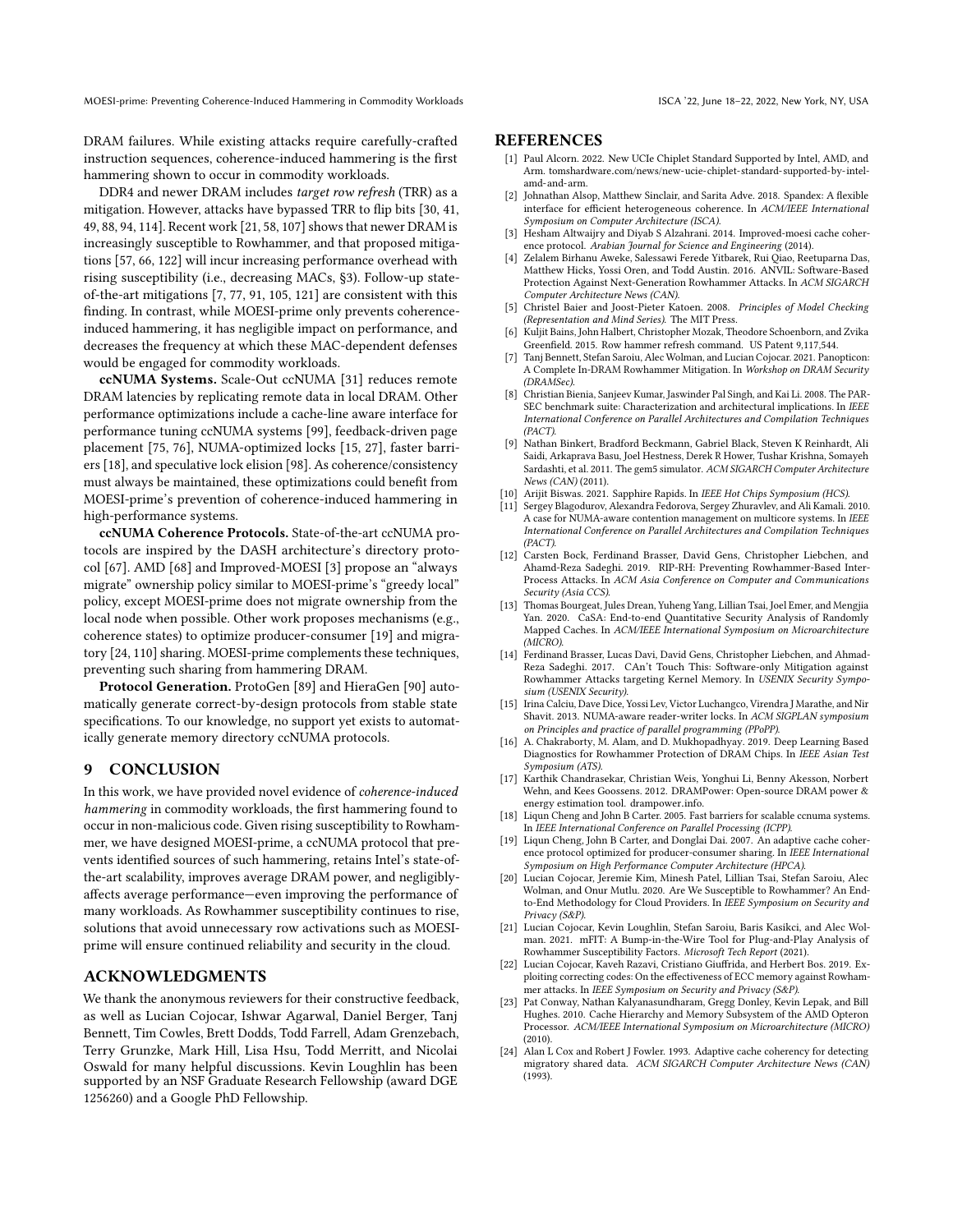- <span id="page-13-1"></span>[25] Finn de Ridder, Pietro Frigo, Emanuele Vannacci, Herbert Bos, Cristiano Giuffrida, and Kaveh Razavi. 2021. SMASH: Synchronized Many-sided Rowhammer Attacks from JavaScript. In USENIX Security Symposium (USENIX Security).
- <span id="page-13-27"></span>[26] Timothy J Dell. 1997. A white paper on the benefits of chipkill-correct ECC for PC server main memory. IBM Microelectronics division (1997).
- <span id="page-13-47"></span>[27] David Dice, Virendra J Marathe, and Nir Shavit. 2012. Lock cohorting: a general technique for designing NUMA locks. ACM SIGPLAN Notices (2012).
- <span id="page-13-33"></span>[28] Harish Dattatraya Dixit, Sneha Pendharkar, Matt Beadon, Chris Mason, Tejasvi Chakravarthy, Bharath Muthiah, and Sriram Sankar. 2021. Silent Data Corruptions at Scale. arXiv preprint arXiv:2102.11245 (2021).
- <span id="page-13-14"></span>[29] Ali Fakhrzadehgan, Yale N Patt, Prashant J Nair, and Moinuddin K Qureshi. 2022. SafeGuard: Reducing the Security Risk from Row-Hammer via Low-Cost Integrity Protection. In IEEE International Symposium on High Performance Computer Architecture (HPCA).
- <span id="page-13-2"></span>[30] Pietro Frigo, Emanuele Vannacci, Hasan Hassan, Victor van der Veen, Onur Mutlu, Cristiano Giuffrida, Herbert Bos, and Kaveh Razavi. 2020. TRRespass: Exploiting the Many Sides of Target Row Refresh. In IEEE Symposium on Security and Privacy (S&P).
- <span id="page-13-44"></span>[31] Vasilis Gavrielatos, Antonios Katsarakis, Arpit Joshi, Nicolai Oswald, Boris Grot, and Vijay Nagarajan. 2018. Scale-out ccNUMA: Exploiting skew with strongly consistent caching. In EuroSys.
- <span id="page-13-38"></span>[32] gem5. 2021. Architecture Support. gem5.[org/documentation/general\\_docs/](gem5.org/documentation/general_docs/architecture_support/) [architecture\\_support/.](gem5.org/documentation/general_docs/architecture_support/)
- <span id="page-13-39"></span>[33] gem5. 2021. gem5-20 Working Status of Benchmarks. gem5.[org/documentation/](gem5.org/documentation/benchmark_status/gem5-20) [benchmark\\_status/gem5-20.](gem5.org/documentation/benchmark_status/gem5-20)
- <span id="page-13-15"></span>[34] Mohsen Ghasempour, Mikel Lujan, and Jim Garside. 2015. Armor: A run-time memory hot-row detector.
- <span id="page-13-37"></span>[35] Saugata Ghose, Tianshi Li, Nastaran Hajinazar, Damla Senol Cali, and Onur Mutlu. 2019. Demystifying Complex Workload-DRAM Interactions: An Experimental Study. In ACM on Measurement and Analysis of Computing Systems (POMACS).
- <span id="page-13-16"></span>[36] Hector Gomez, Andres Amaya, and Elkim Roa. 2016. DRAM row-hammer attack reduction using dummy cells. In IEEE Nordic Circuits and Systems Conference (NORCAS).
- <span id="page-13-30"></span>[37] JR Goodman and HHJ Hum. 2004. MESIF: A Two-Hop Cache Coherency Protocol for Point-to-Point Interconnects (2004). URL: https://www. cs. auckland. ac. nz/ goodman/TechnicalReports/MESIF-2009. pdf (2004).
- <span id="page-13-3"></span>[38] Daniel Gruss, Moritz Lipp, Michael Schwarz, Daniel Genkin, Jonas Juffinger, Sioli O'Connell, Wolfgang Schoechl, and Yuval Yarom. 2018. Another flip in the wall of Rowhammer defenses. In IEEE Symposium on Security and Privacy (S&P).
- <span id="page-13-4"></span>[39] Daniel Gruss, Clémentine Maurice, and Stefan Mangard. 2016. Rowhammer.js: A remote software-induced fault attack in javascript. In International Conference on Detection of Intrusions and Malware, and Vulnerability Assessment (DIMVA).
- <span id="page-13-36"></span>[40] Andreas Hansson, Neha Agarwal, Aasheesh Kolli, Thomas Wenisch, and Aniruddha N Udipi. 2014. Simulating DRAM controllers for future system architecture exploration. In IEEE International Symposium on Performance Analysis of Systems and Software (ISPASS).
- <span id="page-13-5"></span>[41] Hasan Hassan, Yahya Can Tugrul, Jeremie S Kim, Victor Van der Veen, Kaveh Razavi, and Onur Mutlu. 2021. Uncovering In-DRAM RowHammer Protection Mechanisms: A New Methodology, Custom RowHammer Patterns, and Implications. In ACM/IEEE International Symposium on Microarchitecture (MICRO).
- <span id="page-13-22"></span>[42] Andrew Hay. 2012. MESIF Cache Coherence Protocol. Ph.D. Dissertation. ResearchSpace@ Auckland.
- <span id="page-13-34"></span>[43] Peter H Hochschild, Paul Turner, Jeffrey C Mogul, Rama Govindaraju, Parthasarathy Ranganathan, David E Culler, and Amin Vahdat. 2021. Cores that don't count. In Workshop on Hot Topics in Operating Systems (HotOS).
- <span id="page-13-21"></span>[44] Christopher Hollowell, Costin Caramarcu, William Strecker-Kellogg, Antonio Wong, and Alexandr Zaytsev. 2015. The effect of numa tunings on cpu performance. In Journal of Physics: Conference Series.
- <span id="page-13-40"></span>[45] Intel. 2021. Intel Architecture Day 2021. https://www.intel.[com/content/www/](https://www.intel.com/content/www/us/en/newsroom/resources/press-kit-architecture-day-2021.html) [us/en/newsroom/resources/press-kit-architecture-day-2021](https://www.intel.com/content/www/us/en/newsroom/resources/press-kit-architecture-day-2021.html).html.
- <span id="page-13-32"></span>[46] Intel Community Forum. 2019. SKL - strange memory behavior
- <span id="page-13-24"></span>[47] Intel Xeon Processor Scalable Memory Family. 2017. Uncore Performance Monitoring Reference Manual. Intel Corporation (2017).
- <span id="page-13-6"></span>[48] Yeongjin Jang, Jaehyuk Lee, Sangho Lee, and Taesoo Kim. 2017. SGX-Bomb: Locking down the processor via Rowhammer attack. In Workshop on System Software for Trusted Execution (SysTEX).
- <span id="page-13-7"></span>[49] Patrick Jattke, Victor van der Veen, Pietro Frigo, Stijn Gunter, and Kaveh Razavi. 2022. BLACKSMITH: Scalable Rowhammering in the Frequency Domain. In IEEE Symposium on Security and Privacy (S&P).
- <span id="page-13-26"></span>[50] JEDEC. 2014. Double Data Rate 4 (DDR4) SDRAM Standard.<br>[51] Sangwoo Ji. Youngioo Ko. Saevoung Oh. and Jong Kim. 2019
- <span id="page-13-8"></span>Sangwoo Ji, Youngjoo Ko, Saeyoung Oh, and Jong Kim. 2019. Pinpoint Rowhammer: Suppressing Unwanted Bit Flips on Rowhammer Attacks. In ACM Asia Conference on Computer and Communications Security (Asia CCS).
- <span id="page-13-29"></span>[52] Jithin Jose, Hari Subramoni, Miao Luo, Minjia Zhang, Jian Huang, Md Wasi-ur Rahman, Nusrat S Islam, Xiangyong Ouyang, Hao Wang, Sayantan Sur, et al.

2011. Memcached design on high performance rdma capable interconnects. In IEEE International Conference on Parallel Processing (ICPP).

- <span id="page-13-31"></span>[53] David Kanter. 2007. The common system interface: Intel's future interconnect. Real World Technologies (2007).
- <span id="page-13-41"></span>[54] Samira Khan, Donghyuk Lee, and Onur Mutlu. 2016. PARBOR: An efficient system-level technique to detect data-dependent failures in DRAM. In IEEE/IFIP International Conference on Dependable Systems and Networks (DSN).
- [55] Samira Khan, Chris Wilkerson, Donghyuk Lee, Alaa R Alameldeen, and Onur Mutlu. 2016. A case for memory content-based detection and mitigation of data-dependent failures in DRAM. IEEE Computer Architecture Letters (CAL) (2016).
- <span id="page-13-42"></span>[56] Samira Khan, Chris Wilkerson, Zhe Wang, Alaa R Alameldeen, Donghyuk Lee, and Onur Mutlu. 2017. Detecting and mitigating data-dependent DRAM failures by exploiting current memory content. In ACM/IEEE International Symposium on Microarchitecture (MICRO).
- <span id="page-13-43"></span>[57] Dae-Hyun Kim, Prashant J Nair, and Moinuddin K Qureshi. 2014. Architectural support for mitigating row hammering in DRAM memories. IEEE Computer Architecture Letters (CAL) (2014).
- <span id="page-13-9"></span>[58] Jeremie S Kim, Minesh Patel, A Giray Yaglikci, Hasan Hassan, Roknoddin Azizi, Lois Orosa, and Onur Mutlu. 2020. Revisiting RowHammer: An Experimental Analysis of Modern DRAM Devices and Mitigation Techniques. In ACM/IEEE International Symposium on Computer Architecture (ISCA).
- [59] M. Kim, J. Choi, H. Kim, and H. Lee. 2019. An Effective DRAM Address Remapping for Mitigating Rowhammer Errors. IEEE Trans. Comput. (2019).
- [60] Michael Jaemin Kim, Jaehyun Park, Yeonhong Park, Wanju Doh, Namhoon Kim, Tae Jun Ham, Jae W Lee, and Jung Ho Ahn. 2021. Mithril: Cooperative Row Hammer Protection on Commodity DRAM Leveraging Managed Refresh. arXiv preprint arXiv:2108.06703 (2021).
- <span id="page-13-0"></span>[61] Yoongu Kim, Ross Daly, Jeremie Kim, Chris Fallin, Ji Hye Lee, Donghyuk Lee, Chris Wilkerson, Konrad Lai, and Onur Mutlu. 2014. Flipping Bits in Memory without Accessing Them: An Experimental Study of DRAM Disturbance Errors. In ACM/IEEE International Symposium on Computer Architecture (ISCA).
- <span id="page-13-28"></span>[62] Avi Kivity, Yaniv Kamay, Dor Laor, Uri Lublin, and Anthony Liguori. 2007. kvm: the Linux virtual machine monitor. In Linux symposium.
- <span id="page-13-17"></span>[63] Radhesh Krishnan Konoth, Marco Oliverio, Andrei Tatar, Dennis Andriesse, Herbert Bos, Cristiano Giuffrida, and Kaveh Razavi. 2018. ZebRAM: Comprehensive and Compatible Software Protection Against Rowhammer Attacks. In USENIX Symposium on Operating Systems Design and Implementation (OSDI).
- <span id="page-13-25"></span>[64] Akhilesh Kumar, Don Soltis, Irma Esmer, Adi Yoaz, and Sailesh Kottapalli. 2017. The new Intel Xeon scalable processor (formerly skylake-SP). In IEEE Hot Chips Symposium (HCS).
- <span id="page-13-10"></span>[65] Andrew Kwong, Daniel Genkin, Daniel Gruss, and Yuval Yarom. 2020. RAM-Bleed: Reading bits in memory without accessing them. In IEEE Symposium on Security and Privacy (S&P).
- <span id="page-13-18"></span>[66] Eojin Lee, Ingab Kang, Sukhan Lee, G Edward Suh, and Jung Ho Ahn. 2019. TWiCe: preventing row-hammering by exploiting time window counters. In ACM/IEEE International Symposium on Computer Architecture (ISCA).
- <span id="page-13-48"></span>[67] Daniel Lenoski, James Laudon, Kourosh Gharachorloo, Anoop Gupta, and John Hennessy. 1990. The directory-based cache coherence protocol for the DASH multiprocessor. ACM SIGARCH Computer Architecture News (CAN) (1990).
- <span id="page-13-35"></span>[68] Kevin M Lepak, Vydhyanathan Kalyanasundharam, William A Hughes, Benjamin Tsien, and Greggory D Donley. 2014. Method and apparatus for accelerated shared data migration. US Patent 8,732,410.
- <span id="page-13-19"></span>[69] C. Li and J. Gaudiot. 2019. Detecting Malicious Attacks Exploiting Hardware Vulnerabilities Using Performance Counters. In IEEE Annual Computer Software and Applications Conference (COMPSAC).
- <span id="page-13-11"></span>[70] Moritz Lipp, Michael Schwarz, Lukas Raab, Lukas Lamster, Misiker Tadesse Aga, Clémentine Maurice, and Daniel Gruss. 2020. Nethammer: Inducing Rowhammer faults through network requests. In IEEE European Symposium on Security and Privacy Workshops (EuroS&PW).
- <span id="page-13-20"></span>[71] Kevin Loughlin, Stefan Saroiu, Alec Wolman, and Baris Kasikci. 2021. Stop! Hammer time: rethinking our approach to rowhammer mitigations. In Workshop on Hot Topics in Operating Systems (HotOS).
- <span id="page-13-13"></span>[72] Kevin Loughlin, Stefan Saroiu, Alec Wolman, Yatin A. Manerkar, and Baris Kasikci. 2022. MOESI-prime source code. github.[com/efeslab/moesi-prime.](github.com/efeslab/moesi-prime)
- <span id="page-13-12"></span>[73] Jason Lowe-Power, Abdul Mutaal Ahmad, Ayaz Akram, Mohammad Alian, Rico Amslinger, Matteo Andreozzi, Adrià Armejach, Nils Asmussen, Brad Beckmann, Srikant Bharadwaj, et al. 2020. The gem5 simulator: Version 20.0+. arXiv preprint arXiv:2007.03152 (2020).
- <span id="page-13-23"></span>[74] Neethu Bal Mallya, Geeta Patil, and Biju Raveendran. 2015. Simulation based performance study of cache coherence protocols. In International Symposium on Nanoelectronic and Information Systems.
- <span id="page-13-45"></span>[75] Jaydeep Marathe and Frank Mueller. 2006. Hardware profile-guided automatic page placement for ccNUMA systems. In ACM SIGPLAN symposium on Principles and practice of parallel programming (PPoPP).
- <span id="page-13-46"></span>[76] Jaydeep Marathe, Vivek Thakkar, and Frank Mueller. 2010. Feedback-directed page placement for ccNUMA via hardware-generated memory traces. *J. Parallel* and Distrib. Comput. (2010).